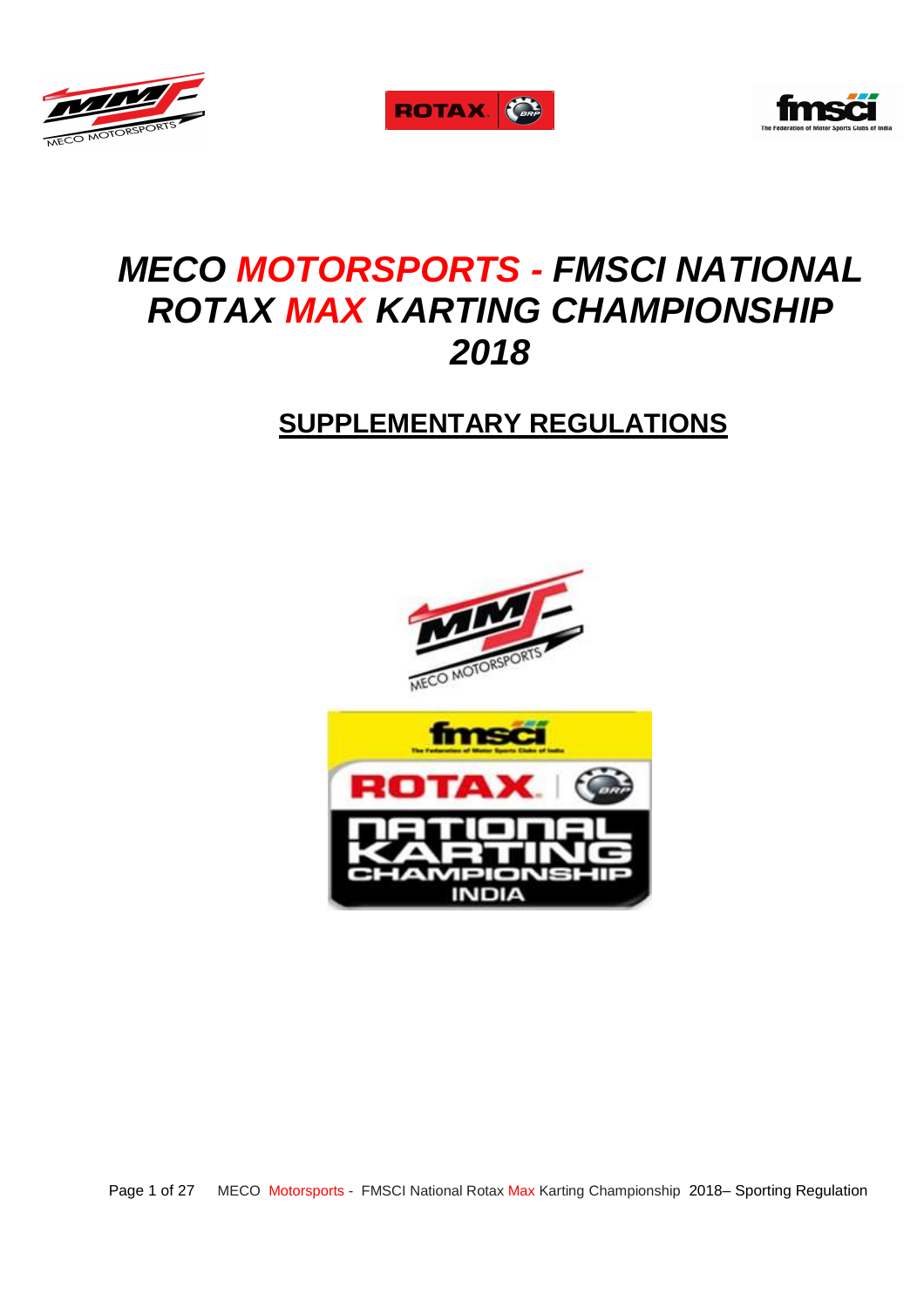





| 1. | Organiser            |                | MECO Motorsports Pvt Ltd, Chennai                                     |
|----|----------------------|----------------|-----------------------------------------------------------------------|
| 2. | <b>Name of Event</b> |                | MECO FMSCI National Rotax Karting Championship 2018                   |
| 3. | <b>Type of Event</b> | $\blacksquare$ | Mass Start Circuit Races for Karts                                    |
| 4. | Track                |                | See Additional Sporting Regulations                                   |
| 5. | <b>Status</b>        |                | National Championship                                                 |
| 6. | <b>Permit No</b>     |                | T.B.A.                                                                |
| 7. | <b>Jurisdiction</b>  |                | Held under the Meco FMSCI National Rotax Karting                      |
|    |                      |                | Championship Supplementary & Technical Regulations, the               |
|    |                      |                | FIA International sporting code, the 2017 FMSCI General Prescriptions |
|    |                      |                | for Karting (2 & 4 stroke engines), The                               |
|    |                      |                | International Karting regulations of the CIK/FIA and any Additional   |
|    |                      |                | Sporting Regulations issued by the Organiser with the approval of     |
|    |                      |                | <b>FMSCI</b> / Stewards                                               |

This Championship is restricted to Rotax engines and is run under the following specific regulations:

- (a) Rotax MAX Championship Technical Regulation 2018 Edition 2018 10 17 issued by BRP- Powertrain GmbH
- (b) Rotax MAX Championship Technical Regulation 2018 Appendix for 125 Micro MAX Edition 2018 10 17 issued by BRP-Powertrain GmbH.
- (c) Rotax Max Championship Technical and Sporting Regulations 2018

The Sporting and Technical Regulations are available for download from www.mecomotorsports.co.in or upon request from MECO Motorsports. Team Managers and drivers are reminded to read and understand the Regulations. Ignorance of the regulations is no excuse.

# **ANYTHING WHICH IS NOT EXPRESSILY ALLOWED IS FORBIDDEN.**

#### 8**. Dates & Venue:**

| <b>Round</b> | <b>Dates</b>                                    | Course           |
|--------------|-------------------------------------------------|------------------|
|              |                                                 | Chicane,         |
| Round 1      | Fri, 27 July 2018 - Sun, 29 July 2018           | Hyderabad        |
|              |                                                 | Chicane,         |
| Round 2      | Fri, 10 August 2018 - Sun, 12 August 2018       | Hyderabad        |
|              |                                                 | Kartopia,        |
| Round 3      | Fri, 7 September 2018 – Sun, 9 September 2018   | <b>Bangalore</b> |
|              |                                                 | Kartopia,        |
| Round 4      | Fri, 28 September 2018 - Sun, 30 September 2018 | <b>Bangalore</b> |
|              |                                                 | Kartopia,        |
| Round 5      | Fri, 26 October 2018 - Sun, 28 October 2018     | <b>Bangalore</b> |

Page 2 of 27 MECO Motorsports - FMSCI National Rotax Max Karting Championship 2018– Sporting Regulation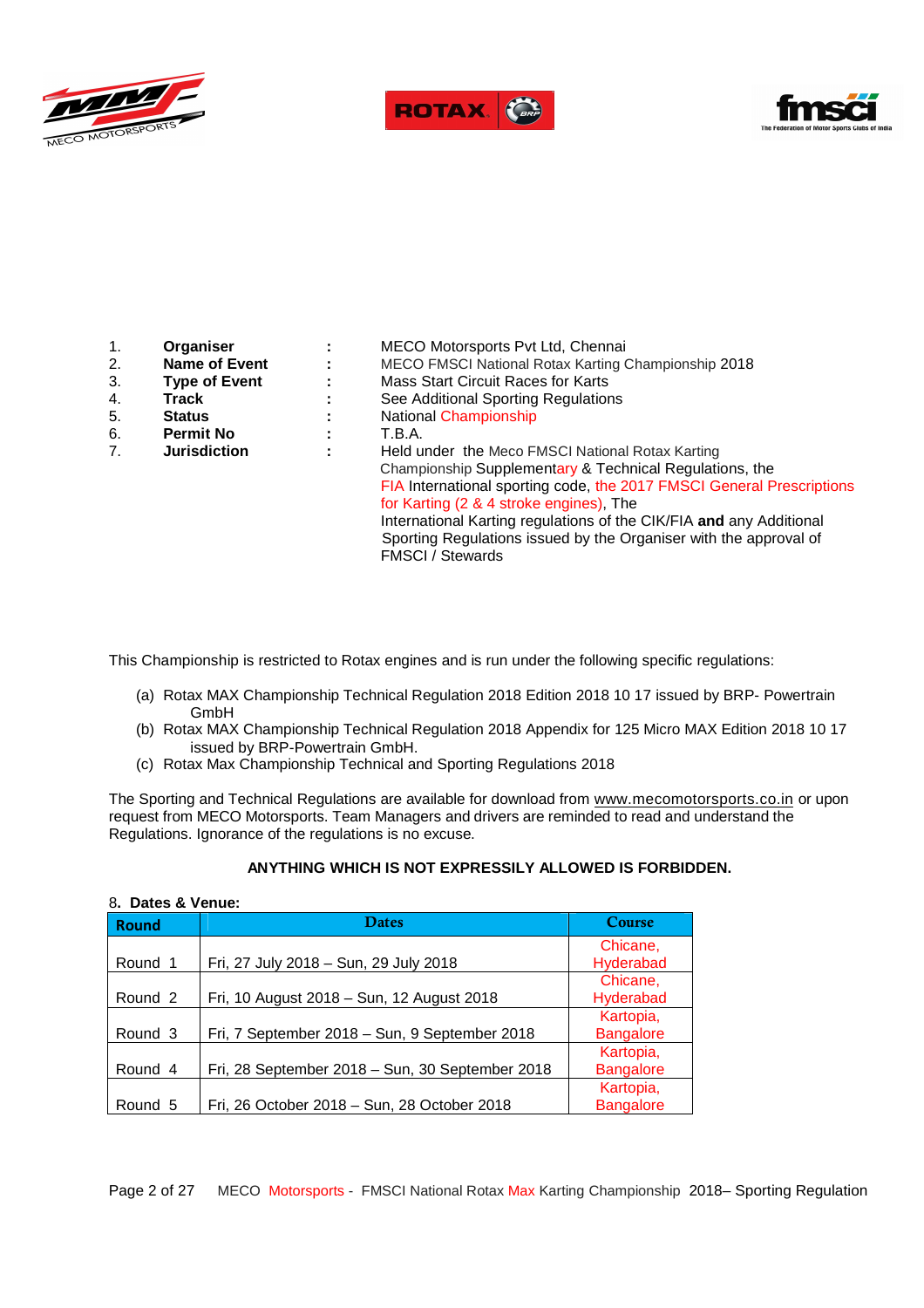





9. **Officials of the Meeting: In separate sheet** 

**Program of the Meeting : In separate sheet**

- 
- 10. **Race Organising Committee:** The Race Director shall have authority over the Clerk of the Course in the Following areas:
	- a) Controlling the Free Practice Session, Qualifying Session and Races, adherence to the timetable and, if deemed necessary, any requests made to the Stewards to modify the timetable in accordance with the provisions of the FIA International Sporting Code and these Regulations.
	- b) Stopping a kart in accordance with the provisions of the FIA International Sporting Code and these Regulations.
	- c) Stopping a Practice Session or Time Trials or suspending a Race in accordance with these Regulations, if deemed necessary for safety reasons and the restart procedure after a suspension.
	- d) The Starting procedure.

The Race Director will be in contact with the Clerk of the Course and the Chairman of the Stewards at all times when karts are permitted to run on the circuit.

#### **11. Entries**:

- **i.** Opening and Closing Dates
	- i. All entries open 21 days before each round and close 5 days before the event.
	- ii. Basic Entry Fee per driver per Round INR 12500/- Inclusive of GST . Late entries, if accepted, will be double the entry fee.
- **ii.** Conditions for acceptance or refusal of Entries:
	- a. Competitors who change classes once they have put in an entry for the Championship cannot accumulate points from the previous class. Points scored in one class cannot be transferred to another class.
	- b. All entries received will be considered by the Organiser having regard to the suitability of the kart and driver. The Organiser may refuse to accept an entry without assigning a reason and their decision is final in such respect. Where an entry is not accepted by the Organiser, the entry fee will be refunded in full.
	- c. A competitor may enter any per class of classes in either Championship but the basic entry fee of INR 12500/- must be paid and an additional Rs7500/- must be paid for each additional class entered. It is the responsibility of the competitor to ensure that he /she has sufficient time between races to switch karts or components to comply with a particular class. No time allowance will be given to anyone.
	- d. **It is a condition of entry that one set of MOJO slick tyres be purchased for every Rotax class entered (unless specified otherwise)**

**Payment for these tyres must be made together with the entry fees and a voucher will be given for collection of the tyres at Parc Ferme. The tyres will be marked with the competition number by officials of the MMS on delivery and must be surrendered and used for the competition. No other tyres, even of the same make will be permitted to be used for that event.**

Page 3 of 27 MECO Motorsports - FMSCI National Rotax Max Karting Championship 2018– Sporting Regulation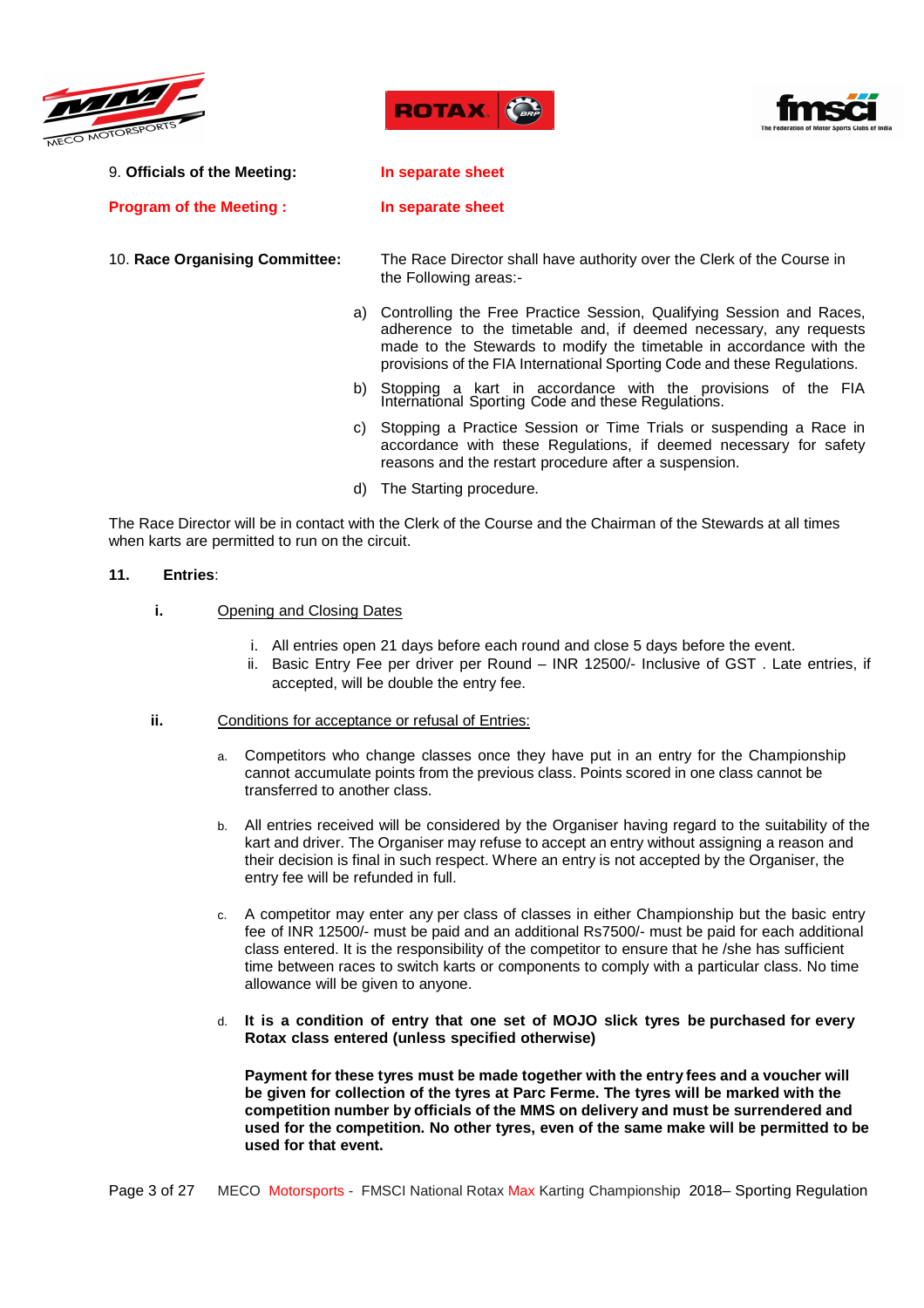





e. It is the Entrant's responsibility to ensure that every person concerned by his/her entry observes all the provision of the National Competition Regulations of FMSCI, the Technical Regulations and Sporting Regulations of Rotax. If an Entrant is unable to be present in person at the event, he must nominate his representative in writing. The person having charge of an entered kart during any part of an event is responsible jointly and severally with the Entrant for ensuring that the provisions are observed.

Entrants must ensure that their karts comply with the conditions of conformity and safety throughout the event. The presentation of the kart for scrutineering and signing of the scrutineering form will be deemed an implicit statement of conformity.

**An Entrant can be either the driver himself or a Team. In the case of a Team, a Team Entrant license for 2018 must be produced at the time of registration. Failure to produce a valid Team Licence will render the entry be classified under the driver's name.** 

All Cheque / Demand Draft and NEFT Drafts, etc. must be crossed and made payable to:

#### **"MECO MOTORSPORTS PVT LTD" Please do not send cash in the mail.**

### **iii.** Competition Licence

- All drivers must be in possession of a valid **National or International Karting Licence issued by the ASN for the year.**
- Overseas competitors must be in possession of a valid Karting Licence issued by their ASN for the year together with a release letter or the entry form endorsed by the ASN.

**NOTE:** ALL LICENCES ARE TO BE HANDED IN TO THE SECRETARY OF THE MEETING AT THE TIME OF REGISTRATION.

#### • **Address of Entries**

Completed entry forms together with the appropriate fees should be sent to:-

To, The Secretary fo the Meet M/s. MECO Motorsports Pvt Ltd 14/8, 2<sup>nd</sup> Floor, Muktha Garden Spur Tank Road, Chetpet, Chennai - 600031 Ph: +9144 28364115 Fax: +9144 28364116

- **12. Insurance**: All Drivers will only be covered for Public Liability risks only by insurance arranged by the Organiser.
- **13**. **Awards:** This Championship is to select drivers to the Rotax Max Grand Finals representing the Indian Region.

**As all rounds are being run in India, all competitors holding FMSCI competition licenses will automatically be awarded points towards the MNRMC and to represent India at the Rotax Max Grand Finals in the Micro, Junior and Senior categories every year.** 

**Note: GF Seat for Micro Max will be awarded based on RMCGF Age Regulations.**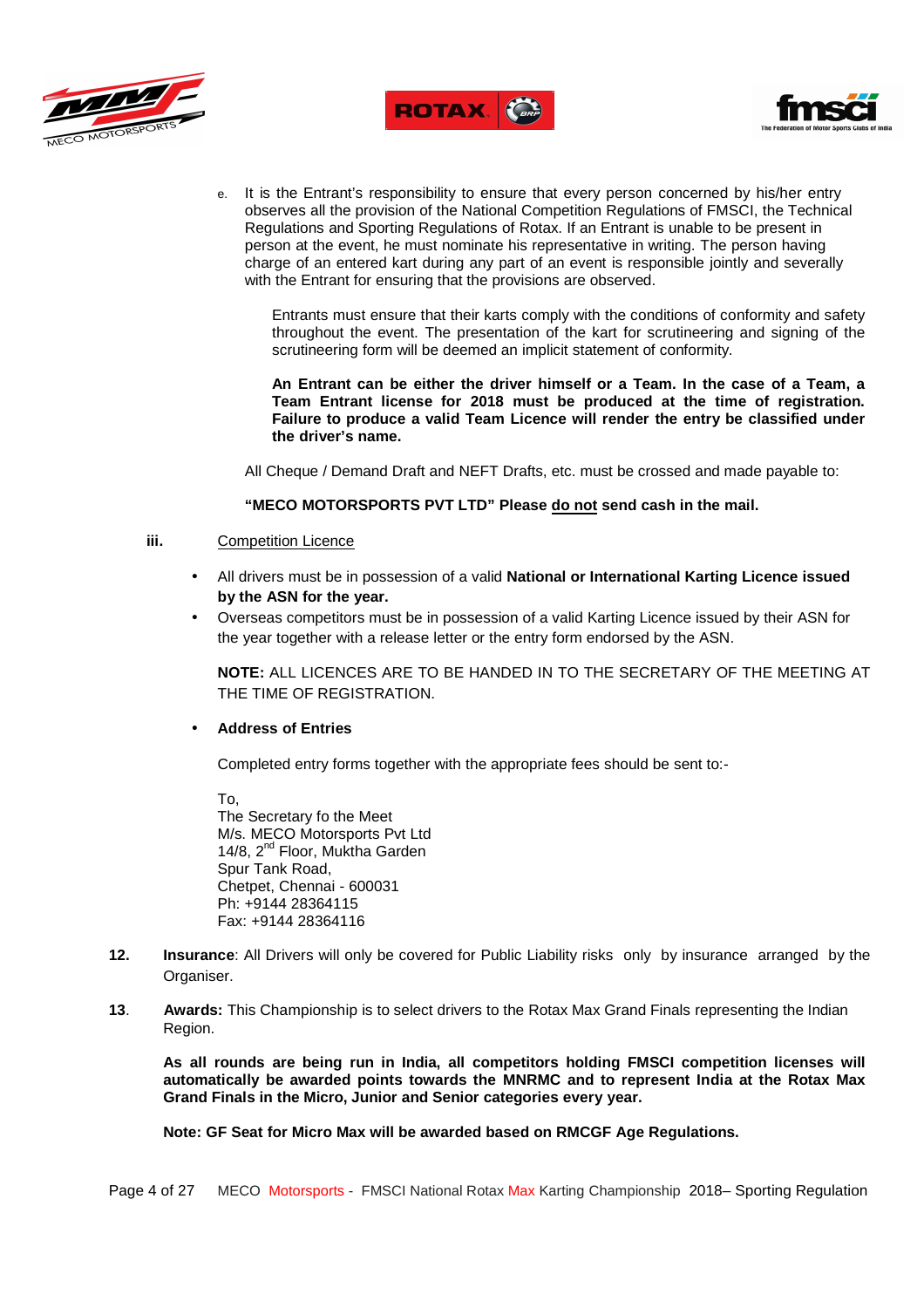





# I. **Rotax Max Championship 2018**

All rounds will count as rounds of the Meco FMSCI National Rotax Karting Championship2018 round for the following classes:

- a) Rotax Micro Max National Karting Champion 2018
- b) Rotax Junior Max National Karting Champion 2018
- c) Rotax Senior Max Pro-Class National Karting Champion 2018

The classifications of the Championship will be established by the addition of the results of all the rounds obtained in the Championship by the drivers concerned.

The winner shall be the Driver who scores the most number of points in each category.

- a. The Overall winner of each category in each round of the Championship will be determined from the official classifications of the Final race of the day.
- b. Points will be awarded in each round of the Championship to the highest placed first Driver in each category, in accordance with the Championship Technical Regulations 2018 and the Rotax Mojo Max Championship Sporting Regulations 2018.

| <b>Pre-Final</b>                                   | Points 34, 33, 32, 31, 30 to last placed finisher                                                                                                                                                                         |
|----------------------------------------------------|---------------------------------------------------------------------------------------------------------------------------------------------------------------------------------------------------------------------------|
| <b>Final</b>                                       | Points 55, 52, 50, 49, 48, 47 to last placed finisher                                                                                                                                                                     |
| Non-finisher at the Pre-<br><b>Final and Final</b> | Minus 5 points off last placed finisher either the Pre Finals or Finals.                                                                                                                                                  |
| <b>Definition of non-</b><br>finisher              | A non finisher is a participant that was physically part of the<br>starting grid at the start of the warm up lap, even if the participant could not<br>reach the green flag, or green lights, due to a mechanical failure |
| Definition of DQ for<br><b>Points scoring</b>      | In the event of any technical infringement reported by the scrutineer points<br>scored will be "0" Points in either the Pre Finals or Finals.<br>Note: For Heats refer Art No. 24                                         |

c. Points achieved at the Pre-Final and Final of a race event count towards the overall score.

## **The promoters reserve the rights to alter the technical regulations at short notice to ensure safety of drivers, fairness of competition, economy and the wishes of competitors. Reference ROTAX MAX Championship Technical Regulations 2018.**

II. At the end of the Championship the first winners of the Micro, Junior & Senior category will be selected to attend the Rotax Max Grand Finals. They shall be obligated and subjected to rules and conditions issued by the Rotax Distributor of their home country at the Grand Finals whether written or verbal. Anyone found having breach the rules or conditions will NOT be allowed to start or join the race. Drivers are obligated to wear the Team clothing issued to them with all sponsors emblems (if any). The Rotax Distributor of the driver's country will act as the Entrant for all the selected drivers attending the Grand Finals and therefore has the jurisdiction to take action against any driver found to have misbehaved or has brought disrepute to the country.

Attendance at the Drivers' Parade in the Grand Finals **IS COMPULSORY**. All drivers must attend the Parade even though they are out of the race. No excuses will be accepted. Penalty for missing the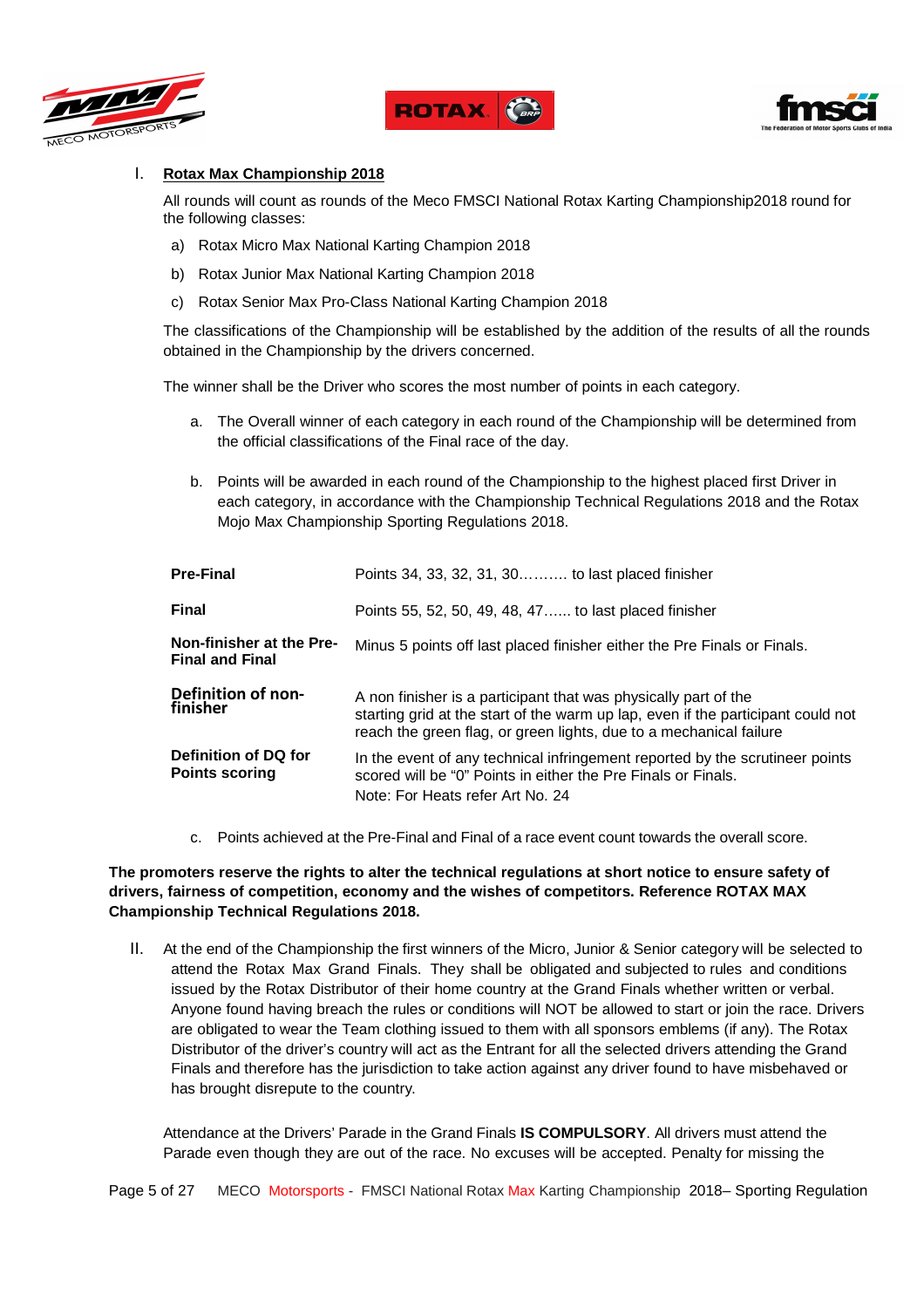





Drivers' Parade will be (1) blacklisted for future participation (2) informed to the ASN concerned for further action.

**14. PRIZES:** At the end of the 5 rounds Championship, the driver with the highest points will be declared the National Champion of the Rotax Max Championship 2018 and the awards are as follows –

| Rotax Micromax             | $1st$ to $3rd$ | $\blacksquare$           | <b>Champion Trophy</b> |
|----------------------------|----------------|--------------------------|------------------------|
| Rotax Max Junior           | $1st$ to $3rd$ | $\overline{\phantom{a}}$ | Champion Trophy        |
| Rotax Max Senior Pro-Class | $1st$ to $3rd$ | $\blacksquare$           | <b>Champion Trophy</b> |

#### **14.1 Additional Trophies will be awarded**

| 1. Winning Team Champion for Each Class             | Trophy |
|-----------------------------------------------------|--------|
| 2. Maximum Number of Pole Position                  | Trophy |
| 3. Maximum Number of Wins                           | Trophy |
| 4. Best New Comer                                   | Trophy |
| 5. Best Driver of the Year                          | Trophy |
| 6. Akbar Ebrahim Most Improved Karter of the Year - | Trophy |

#### **14.2 Awards for Each Round :**

Awards for each category winners of each round of the championship are as follows-

#### **a) Micro-max 8-10:**

| 1 <sup>st</sup> | -  | Trophy + Tuner Trophy |
|-----------------|----|-----------------------|
| 2 <sup>nd</sup> | ۰. | Trophy                |
| 3 <sup>rd</sup> | -  | Trophy                |

# **\*Overall Championship Points will not be counted for this class. Only Trophies.**

# **b) Micro-max 8-12:**

| 1 <sup>st</sup>   | - | Trophy + Tuner Trophy |
|-------------------|---|-----------------------|
| $2^{nd}$          |   | Trophy                |
| $3^{\mathsf{rd}}$ |   | Trophy                |

**\* Only one winner will be awarded if entry is less than 8 drivers per class.** 

# **\* Qualifies for Overall Championship Points and Championship Trophies.**

#### **c) Junior-max:**

| 1 <sup>st</sup>   | - | Trophy + Tuner Trophy |
|-------------------|---|-----------------------|
| $2^{\mathsf{nd}}$ |   | Trophy                |
| $3^{\mathsf{rd}}$ |   | Trophy                |

**\* Only one winner will be awarded if entry is less than 8 drivers per class.**

Page 6 of 27 MECO Motorsports - FMSCI National Rotax Max Karting Championship 2018– Sporting Regulation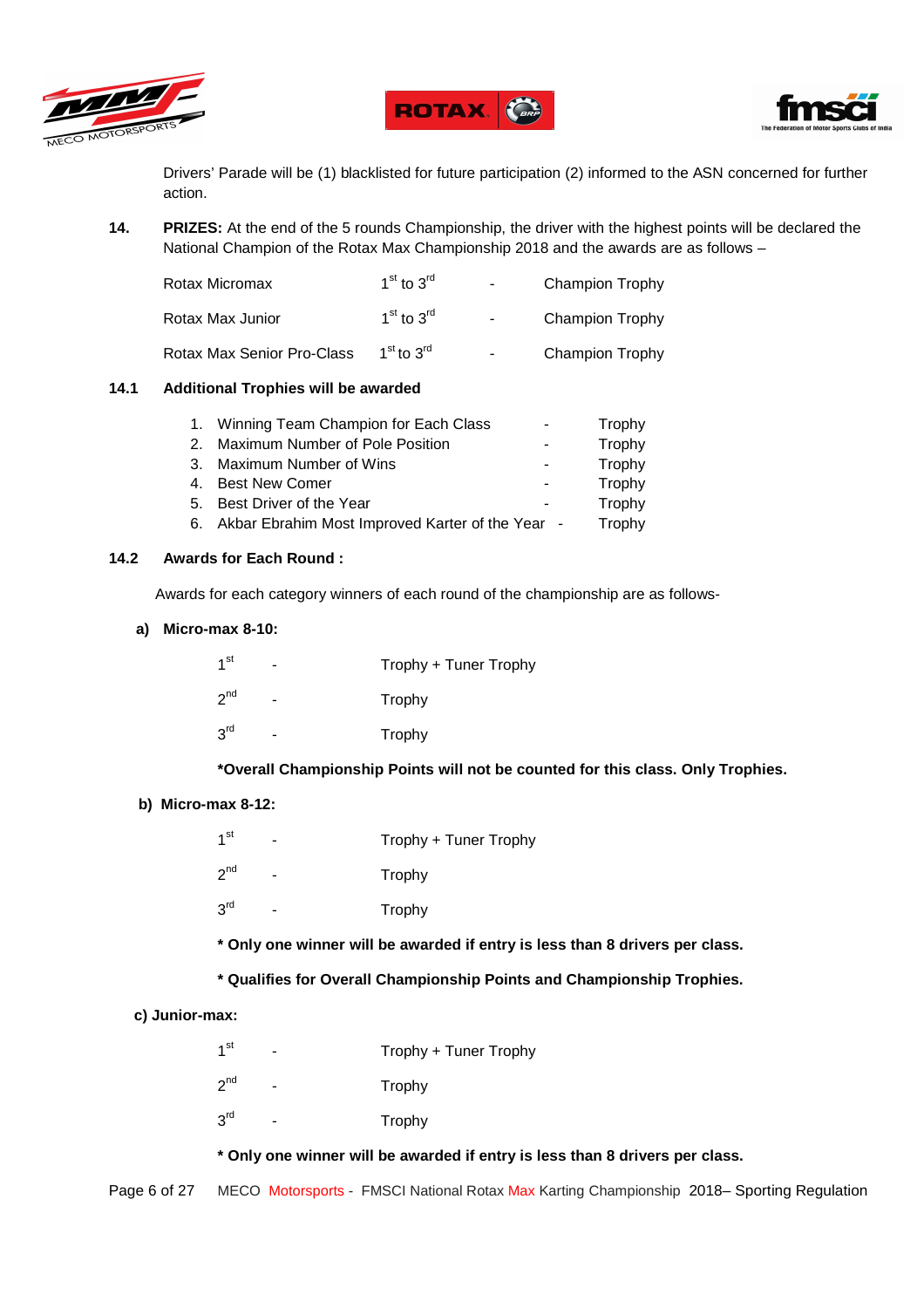





# **d) Senior-max Pro Class:**

| $1st$ – | Trophy + Tuner Trophy |  |
|---------|-----------------------|--|
|         |                       |  |

- $2<sub>nd</sub>$ **Trophy**
- $3<sup>rd</sup>$  -**Trophy**
- **\* Only one winner will be awarded if entry is less than 8 drivers per class.**
- **\* Qualifies for Overall Championship Points and Championship Trophies.**

#### **e) Senior-max Rookie Class:**

| $1st$ –           | Trophy + Tuner Trophy |
|-------------------|-----------------------|
| $2^{nd}$          | Trophy                |
| $3^{\text{rd}}$ - | Trophy                |

**\* Only one winner will be awarded if entry is less than 8 drivers per class.** 

 **\*Overall Championship Points will not be counted for this class. Only Trophies.** 

### **15. CODE OF CONDUCT FOR DRIVERS**

- a. All participants must play within the rules and respect race officials and their decisions.
- b. All participants must respect the rights, dignity and value of their fellow participants regardless of gender, ability, physical appearance, cultural background or religion.
- c. All participants must encourage and take responsibility for their actions at all times.
- d. All participants must ensure their equipment is safe and race worthy, prior to taking part in training, testing or race events. Only approved racewear (e.g.: helmet, gloves, race boots and suit) to be used by the driver, according to the regulations.
- e. It is the participants own responsibility to identify and measure his/her own skill level against his/her competitors, and take responsibility for the risks associated with training, testing and or racing. It should be noted that a basic level of competence is required.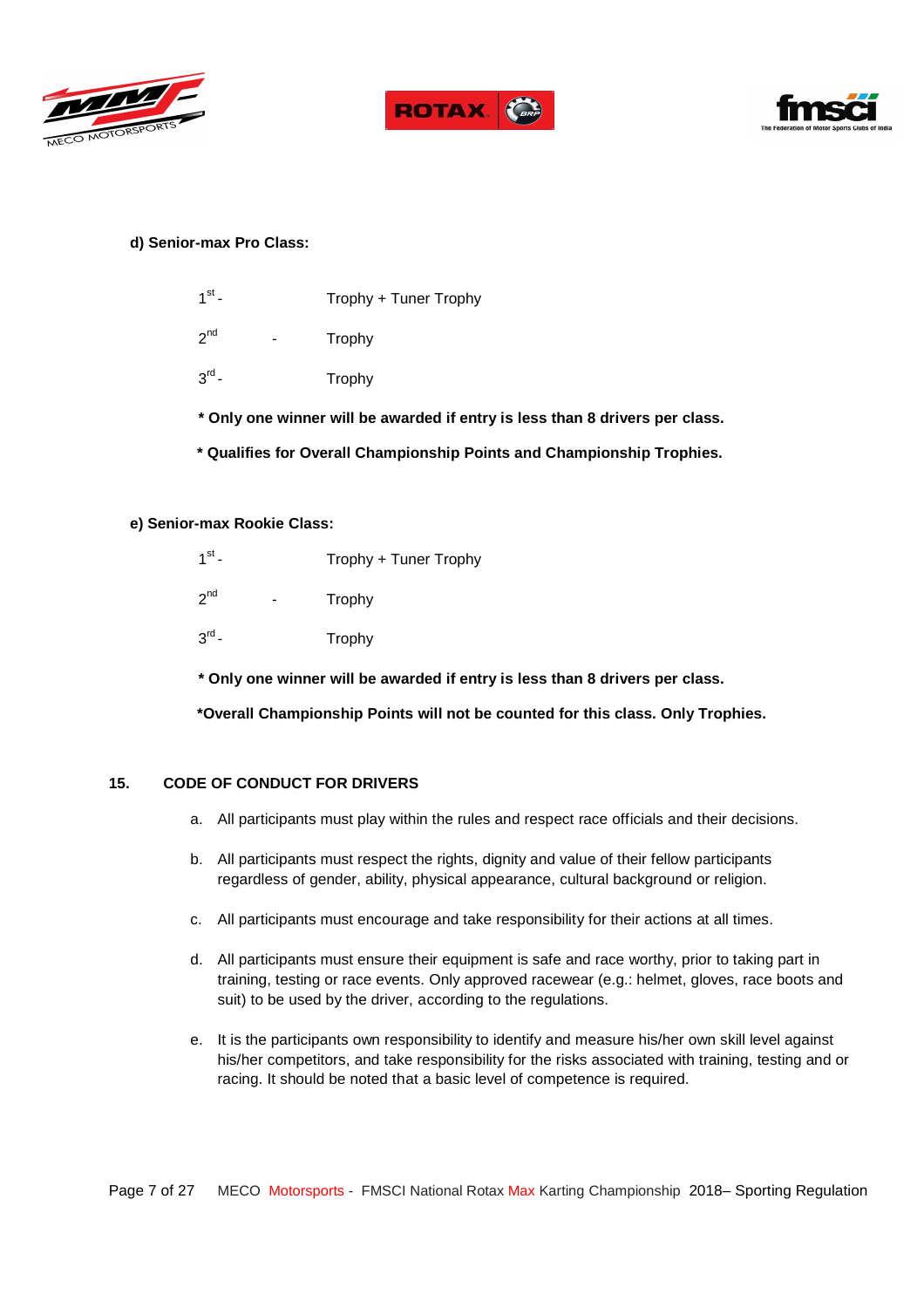





- f. It is the participant's responsibility to declare, prior to any participation in training, testing or racing, of any medical condition or medication required that may be relevant in the event of an emergency.
- g. All participants are required to display courtesy and etiquette to other members and participants in training, testing and race events. Any disputes or problems that may arise during an event must be addressed in a respectful manner, to the correct person (official) at the event.
- h. The safety of children within the sport is a priority. Knowledge of the code of ethics surrounding care of children in sports will be promoted and encouraged. It is the participant's own responsibility to ensure the safety of children at training, testing or racing events.
- i. When taking part in any event, it is the responsibility of the driver to take the time to read and fully understand the posted rules, regulations and conditions for said event prior to start time, thus eliminating unnecessary delays at the beginning of the event. Requests for clarification of these rules, regulations or conditions, should be asked in the drivers meeting held before each event.
- j. All participants must have respect for the environment and the surrounding inhabitants. Responsibility must be taken to reduce excessive noise and keep all areas that are used as clean and pollution free as pos
- k. All participants must respect that drugs and alcohol are strictly prohibited at training, testing and races. It is an offence and will not be tolerated. Offenders will be disqualified from the event and face further disciplinary action.
- l. Any abusive comments on social media (Facebook, Twitter etc) between teams, competitors, officials, organizers, or any person associated with ROTAX, will be held responsible and liable for their actions.

# **16. Drivers' Briefing:**

All Drivers and Entrants must be present for Drivers' Briefing. Any driver who is not present at the Driver's Briefing will be fined Rs3000/- . Drivers / Entrants will be informed of the place for Drivers Briefing during Signing-in. Children under the age of 18 must be accompanied by their parent(s) or legal guardian.

# **17. Classification of Karts & Engines:**

# **Engine**

The only engines permitted in this competition are the **Rotax FR125 MAX, FR 125 Junior MAX, Rotax Micro Max.**

i) This engine is a single cylinder, liquid cooled, reed valve two stroke. All engines must be sealed between cylinder, crankcases, cylinder head and reed valve block with an official Rotax seal to prevent modification.

All engines are issued with an official identity card. It is the competitor's responsibility to ensure that the numbers inscribed on the engine and seal must correspond with those on the identity card at all times. Only authorised dealers will be issued with seals for use during maintenance of the engines. The identity card must be filled in and signed by the authorised distributor. The engine must be presented at scrutineering with the official class seal intact and the identity card lodged with the scrutineers. The card must be collected by the competitor at the end of the race meeting. Should a seal become damaged, loose or lost

Page 8 of 27 MECO Motorsports - FMSCI National Rotax Max Karting Championship 2018– Sporting Regulation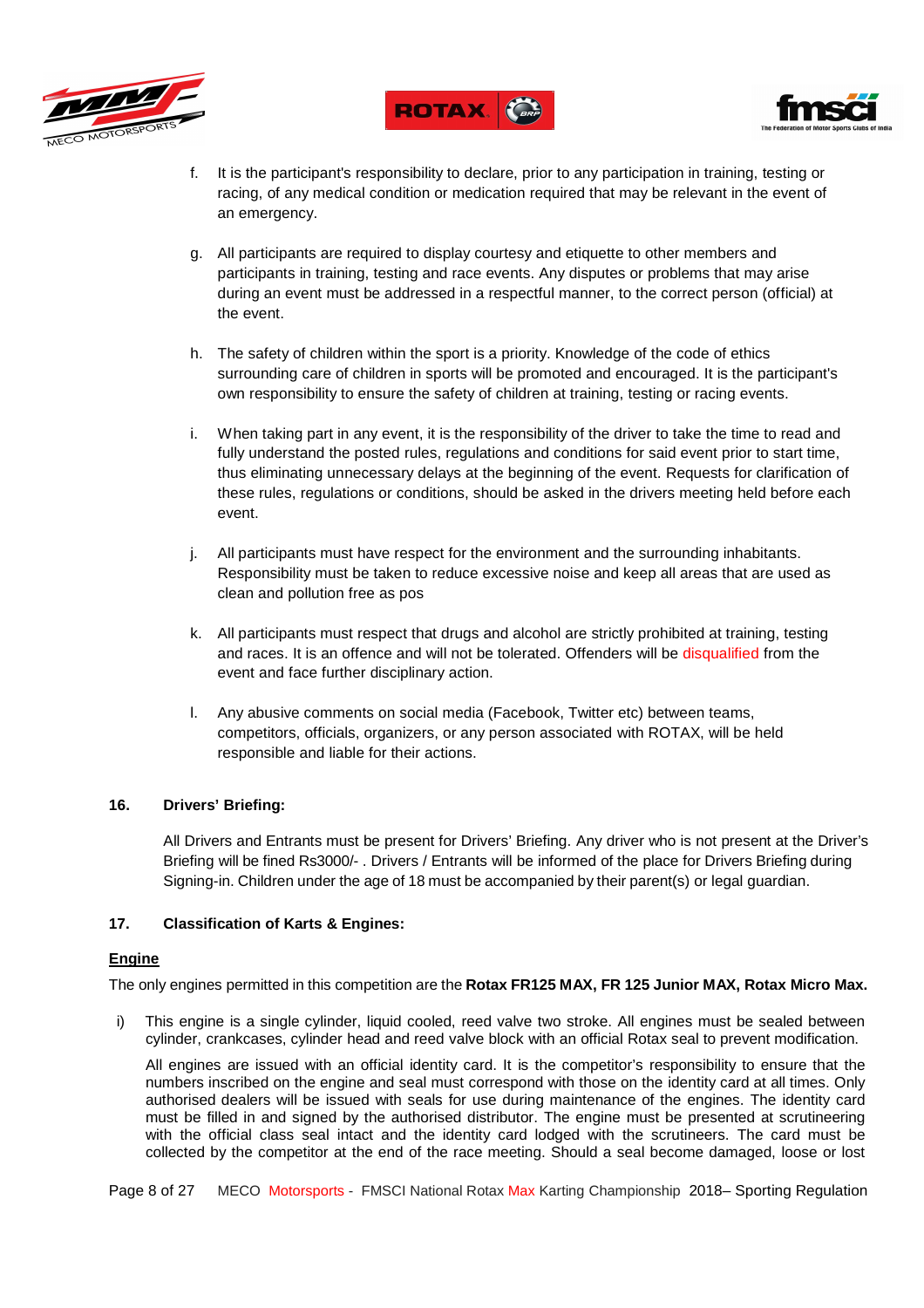





during racing it must be reported to the scrutineers before leaving Parc Ferme. The scrutineer may at his discretion re-seal the engine. The new seal number must be entered in the engine's identity card and signed by the scrutineer.

ii) The engine and its ancillaries may not be modified in any way and must conform to the official Technical Specifications. The engine must be raced in standard form as manufactured by Rotax. Filing, grinding, polishing, surface treating, machining or lightening of any component is expressly forbidden. The addition of material to any component is not allowed. All parts used in or on the engine must be of original manufacture or source except where expressly allowed. The engine is to be used with airbox, carburettor, fuel pump, radiator, wiring loom, ignition system and exhaust system as supplied by the manufacturer. The radiator must be fitted to the right hand side of the engine using standard hoses and connections supplied by Rotax. Customising the cylinder head by painting is permitted.

# **ANYTHING WHICH IS NOT STATED TO BE ALLOWED IS FORBIDDEN.**

#### iii**) Eligible engines allowed to be used in the classes are:**

- a) Full EVO Max engines as standard
- b) Non-EVO Max engines 2014 and below
- c) Non-EVO Max engines but with COMPLETE EVO upgrades kit.

All cylinders with numeral marks (0 to 9) will no longer be allowed to be used. Only cylinders with alphabets will be permitted subject to the below Cylinder control regulations.

#### **iv) MICRO MAX AND JUNIOR MAX CYLINDER CONTROL :**

- All Micro Max and Junior Max Cylinders will be of the 2018 make and can only be supplied by the Indian Rotax Distributor as a controlled cylinder.
- Use of any other Cylinder is not permitted.
- Use of a similar Cylinder but not purchased from the Distributor and not sealed by the Distributor is also not permitted.
- All Engines will be checked and sealed along with the Cylinder supplied by the Indian Rotax Distributor.
- Each driver can register a maximum of 2 engines for checking and sealing.
- There will be a trade in campaign up to  $31<sup>st</sup>$  March 2018 for the Micro Max and Junior Max Cylinders.
- All participants can trade in their old cylinders and purchase the new controlled cylinder and get the same assembled in front of the appointed scrutineer who will check the engine and then put the Rotax seal on the engine.
- The seal cannot be broken in between the events and can be broken only in the presence of the appointed scrutineer at the event or in the presence of the authorized personal of the Indian Rotax Distributor who will then check the engine after the rebuild in his presence and then re-seal the engine again.
- If any engine is presented to the scrutineer with a broken seal, the participant will then have to buy a new cylinder again from the Indian Rotax Distributor and assemble the same in front of the scrutineer who will inspect the engine and re-seal the engine.
- The casting code for the new Micro Max and Junior Max Cylinder is 223994 and the Part No is 223991.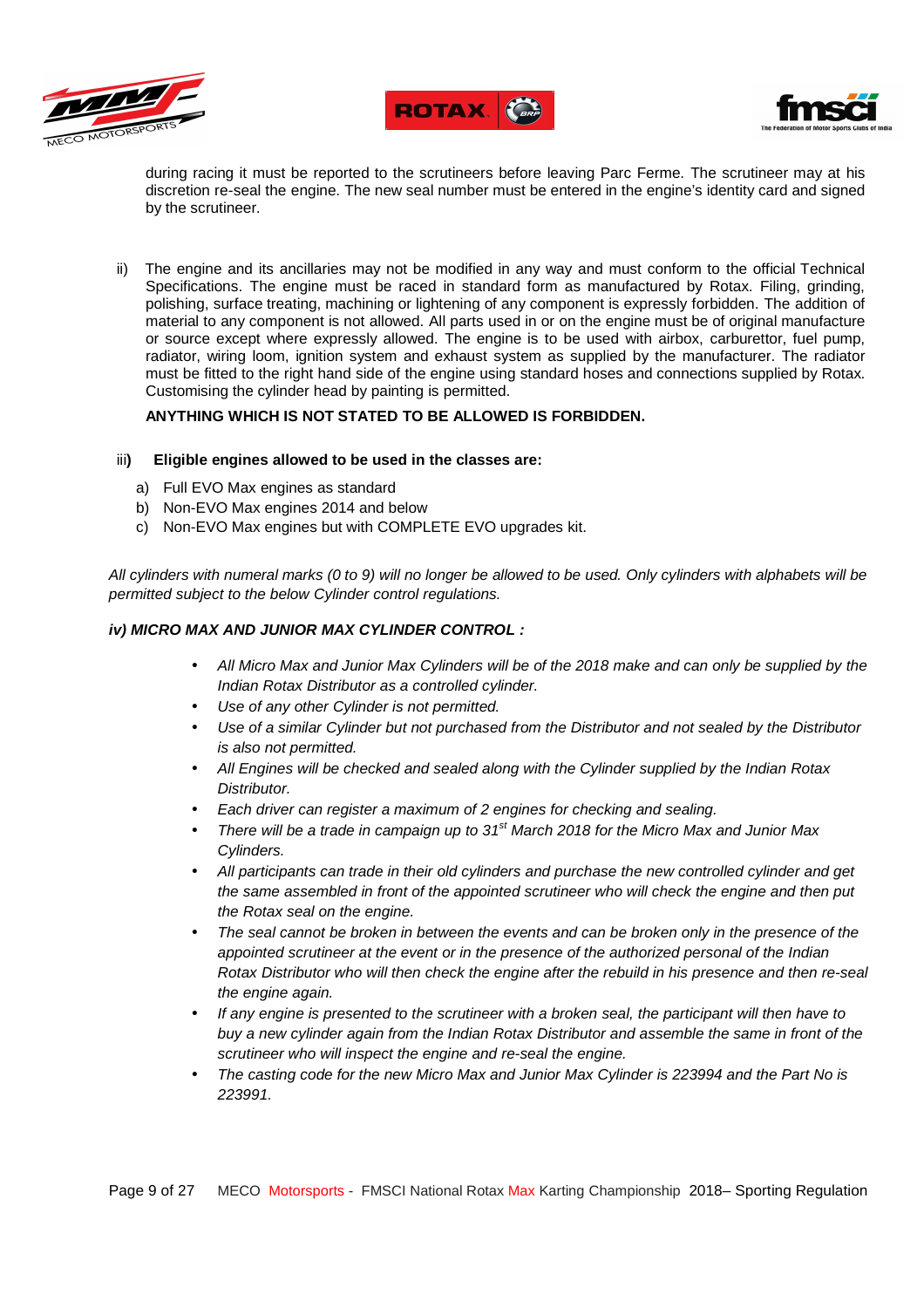





#### **v) SENIOR MAX CYLINDER :**

- \* The Casting Code Nos for the Senior Max Cylinder is 223993 and the Part Nos is
- \* All other points regarding the Senior Cylinder are covered in the Technical Regulations.
- \* 2017 Cylinders are permitted alongwith 2018 Casting code no. 223993.

#### vi) **In all matters concerning the technical eligibility of the engine, the reference document shall be:**

- a) Rotax MAX Challenge Technical Regulation 2018 Edition 2018 10 17 issued by BRP- Powertrain GmbH
- b) Rotax MAX Championship Technical Regulation 2018 Appendix for 125 Micro MAX Edition 2018 10 17 issued by BRP-Powertrain GmbH.

Issued by: BRP-Powertrains GmbH & Co KG, A-4623 GUNSKIRCHEN, Welser Strasse 32, AUSTRIA

- c) Any technical bulletins that may be issued by BRP-Powertrain relating to the above engines.
- d) Any technical bulletins that may be issued by the Organizers relating to the above engines.

# **All drivers must surrender their engine card and personal ID at registration. Engines without an engine card and appropriate seal will not be permitted to be used. There will be no engine sealing at Scrutineering unless the seal is broken by the Chief Scrutineer and resealed.**

#### **17.1 Rotax Max – Senior Pro Class**

- a. **Chassis:** Chassis must be CIK homologated or sanctioned by the authorised Rotax Distributor. Maximum diameter of chassis tubing 32 mm, round tubing only. Rear axle maximum diameter: 50mm. Only 1 chassis allowed per driver.
- **b. Engine:** The only engine permitted in this class is as follows:
	- 1. Full EVO Max Engines
	- 2. Non-EVO Max Engines with complete EVO upgrade kit
- c. **Brakes:** Hydraulic disc brakes operating on rear wheels only.
- d. **Tyres: MOJO** Slick tyres Type D2 & **MOJO** Wet W3 tyres
- All tyres must be fitted in the direction indicated on the tyre. Penalty for flouting this rule will be disqualification from the results of that particular race.
- Strictly no modifications or tyre treatment allowed
- e. **W**

**eight:** Minimum weight of the kart and driver for the **Senior Max class** shall be

Page 10 of 27 MECO Motorsports - FMSCI National Rotax Max Karting Championship 2018– Sporting Regulation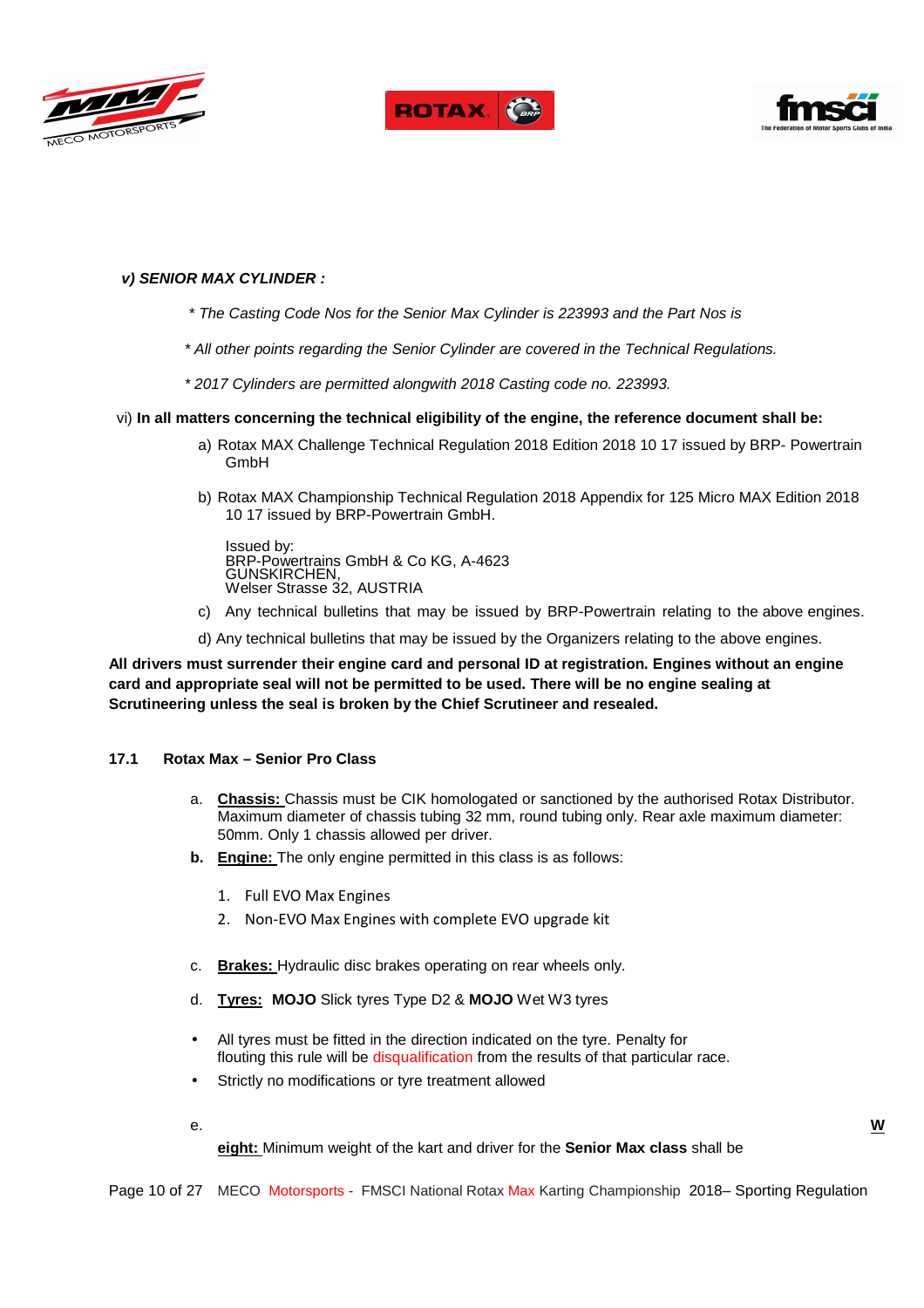





**165kg.**

- f. **Age Limit:** Senior Max class drivers must have his/her 15th birthday during 2018.
- **Number Plates:** Yellow plates with black numbers starting from 51 and above.

#### **17.2 Rotax Max – Senior Rookie Class**

a. **Chassis:** Chassis must be CIK homologated or sanctioned by the authorised Rotax Distributor. Maximum diameter of chassis tubing 32 mm, round tubing only. Rear axle maximum diameter: 50mm. Only 1 chassis allowed per driver.

b. **Engine:** The only engine permitted in this class is as follows:

**1.Non-EVO Max Engines- 2014 and below.** Please refer to 2017 Technical Regulations.

c. **Brakes:** Hydraulic disc brakes operating on rear wheels only.

- d. **Tyres: MOJO** Slick tyres Type D2 & **MOJO** Wet W3 tyres
- All tyres must be fitted in the direction indicated on the tyre. Penalty for flouting this rule will be disqualification from the results of that particular race.
- Strictly no modifications or tyre treatment allowed
- 

e. **W**

**eight:** Minimum weight of the kart and driver for the **Senior Max class** shall be **165kg.**

- f. **Age Limit:** Senior Max class drivers must have his/her 15<sup>th</sup> birthday during 2018.
- g. **Number Plates:** Yellow plates with black numbers starting from 51 and above.

#### **17.2 Rotax Max - Junior**

- a. **Chassis**: Chassis must be CIK homologated or sanctioned by the authorised Rotax Distributor. Maximum diameter of chassis tubing 32 mm, round tubing only. Rear axle maximum diameter: 50mm. Only 1 chassis allowed per driver.
- b. **Engine**: The only engine permitted in this class is as follows: 1. Full Evo-Max engines

2. Non-Evo Max engines with complete EVO upgrade kit. Please refer to Technical Regulations Article No. 6.3

c. The Junior Max adheres to the Senior Rotax FR125 Max fiche plus extensions for the Junior including the cylinder and carburettor differences. The cylinder is to be of **Non-Power Valve type.**

All other descriptions as per the Rotax Max – Senior

- d. **Brakes**: Hydraulic disc brakes operating on rear wheels only.
- e. **Tyres** ; **MOJO** Slick tyres Type D2 & **MOJO** Wet W3 tyres
- f. **Weight**: Minimum of 145 kg including driver at all times.
- g. **Age Limit**: **Driver must have his/her 13th birthday during 2018**. He/she must have his/her 17th birthday after **31.12.2018.**
- h. **Number Plates**: Yellow plates with black numbers starting from 26 to 50

Page 11 of 27 MECO Motorsports - FMSCI National Rotax Max Karting Championship 2018– Sporting Regulation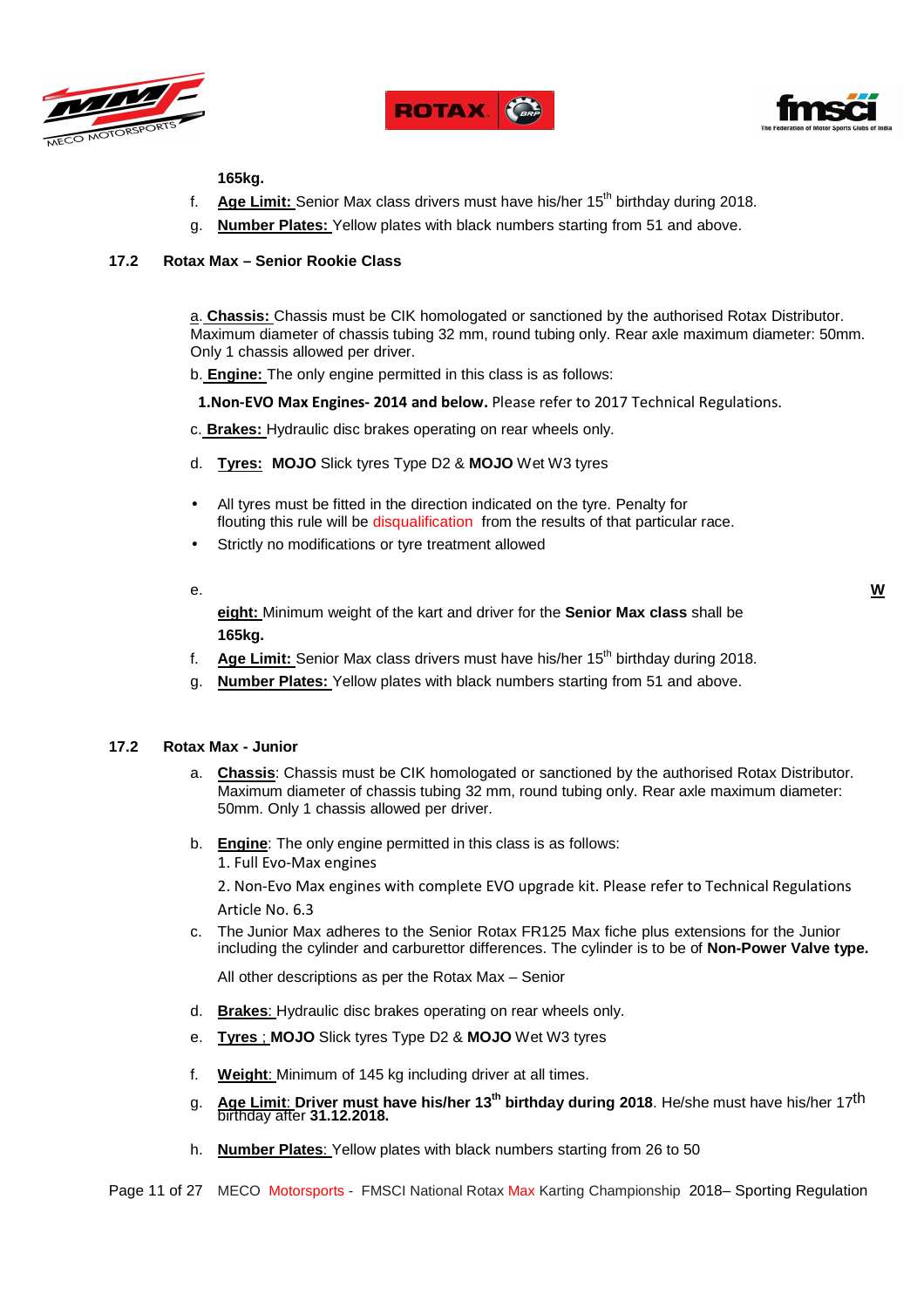





#### **17.3 Rotax Micromax**

a. Chassis: Shall conform to the C.I.K. Technical Regulations except where stated below: The following are banned: Parts made from Kevlar, carbon fibre (other than seats), and titanium.

- i) **Wheelbase:** Maximum 1010mm
	- ii) **Transmission**: Drive must be direct by means of a single length of chain from the clutch sprocket to the rear axle sprocket. All methods of chain oiling or greasing while the kart is in motion are forbidden. A chain guard is compulsory and must cover the top of the engine sprocket, the chain and the axle sprocket up to the centre line of the rear axle. There must be sufficient side protection to prevent a finger from being caught between the chain and the engine sprocket.
- iii) **Rear Axle**: Solid or hollow, magnetic and parallel with a maximum diameter of 30 mm.
- b. **Engine**: The only engine permitted in this class is as follows:
	- 1- Full EVO Max Engines
	- 2- Non-EVO Max engines with complete EVO upgrade kit
- c. **Brakes**: Mechanical or hydraulic operation on the rear wheels only using a single disc. The brake linkage must be duplicated
- d. Wheels & Tyres: **MOJO** Slick tyres Type D2 & **MOJO** Wet W3 tyres

Tyres must be bought from the Organisers and will be marked to identify the source. No other tyres from other sources will be accepted.

- e. **Weight**: Minimum 108 kg. including the driver
- **f. Age Limit**: **Driver must have his/her 8th birthday during 2018**. He/she must have his/her 13th birthday after **31.4.2018.**
- **g. Number Plates**: Yellow plates with black numbers starting from 1 to 25.
- **18. Telemetry:** The use of all systems of telemetry is permitted.
- 19. **Race Numbers:** Number plates shall be of plastic and rounded corners with 22cm sides Numbers shall be at least 15cm. high and 2cm. wide. The number plates must be fitted to the front and rear and Must carry **NO** advertising except that assigned by the Organiser. A 10 mm black line must rim number plates that are part of the bodywork.
- **20. Prize Giving:** The Prize Giving ceremony will be held after the end of the final race of each round. All competitors must collect their prizes in person and wearing racing overalls.

Page 12 of 27 MECO Motorsports - FMSCI National Rotax Max Karting Championship 2018– Sporting Regulation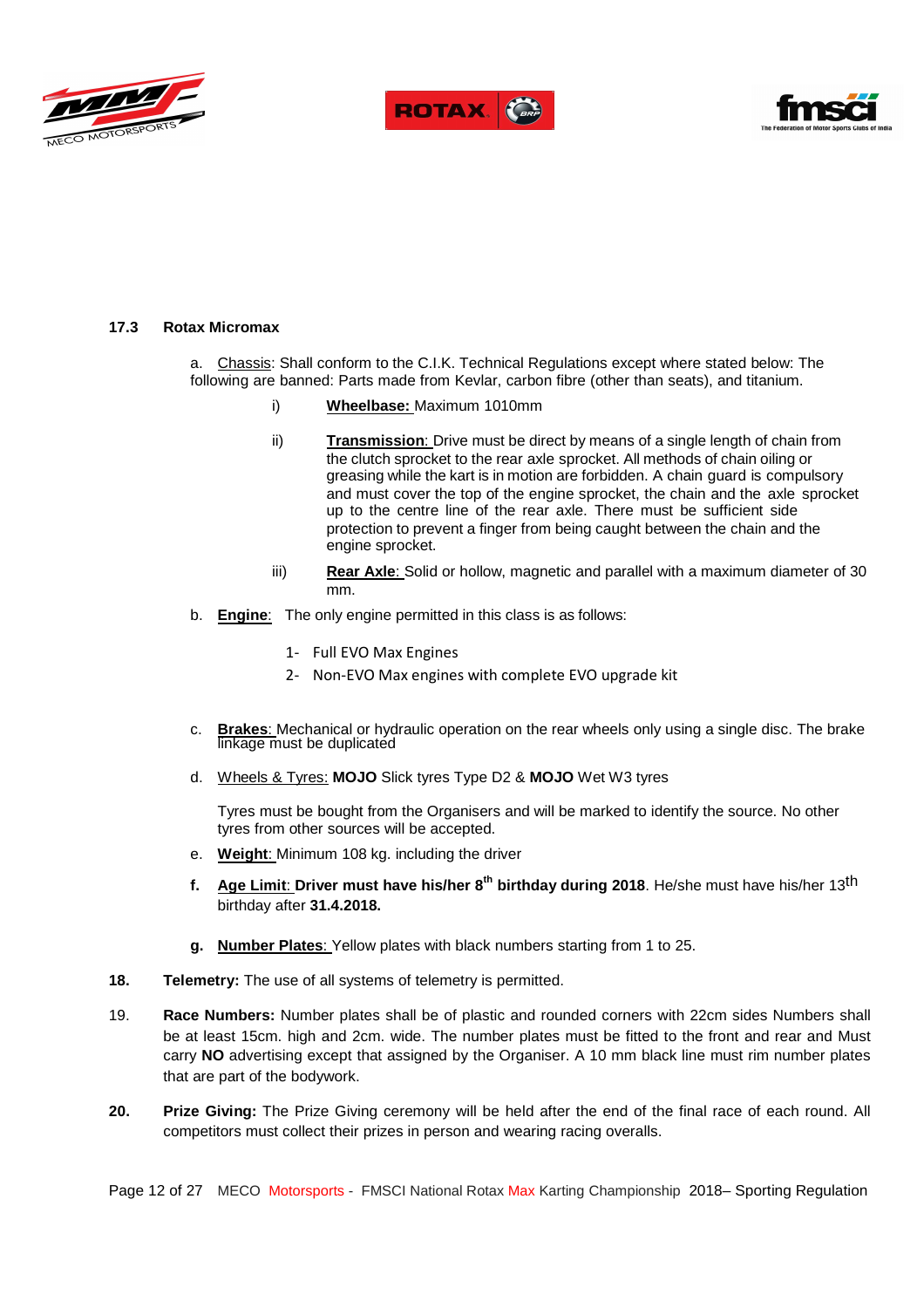





**21. Fuel:** The Organiser will supply all the participants controlled fuel/oil mix for each event.

#### **22. Scrutineering:**

All karts shall conform to the C.I.K. Technical Regulations/ Organizers Regulations. Engines shall conform with the Rotax Mojo Max Challenge Technical Regulations 2018 and the Rotax Mojo Max Challenge Sporting Regulations 2018.

The eligibility of all karts taking part in the competition will be checked by the duly appointed Scrutineers who shall not be required to give any reason for a decision they may take, but may at their absolute discretion require a driver to comply with their request. Drivers electing not to do so will be disqualified from the competition

- **22.1** Drivers must present themselves and their kart, together with scrutineering card, protective clothing, equipment and tyres for scrutineering at the scheduled time.
	- All karts after completing the Official timed practice, Heats, Pre-final and Final will proceed to the weighing area for scrutineering and weighing. **No crew will be allowed to enter the weighing area and assist the driver. Anyone caught assisting or handing items to the drivers will result in the** disqualification **of the driver concerned.**
	- No solid, liquid or gaseous matter or substance is permitted to be added or given to a kart or driver from the time of the dropping of the chequered flag and the weighing of the kart and driver.
	- $\triangleright$  No kart or driver is permitted to leave the weighing area without the authorisation of the Chief Scrutineer.
	- $\triangleright$  Only after completion of the weighing will the service crew be allowed to take away the kart.
- **22.2** If the engine seal is broken or lost during a race, the Scrutineers are to be immediately notified and fresh seals applied. Any seal that is broken or missing before Practice, Time Trials or a Race will entail immediate disqualification from the meeting. No equipment may be exchanged between competitors and offenders will be excluded from the meeting.
- **22.3** Protective clothing must be CIK or FMSCI approved and must be produced at the time of scrutinising.

Note: Only the following minimum helmet standards are acceptable:

- Snell Foundation 1998-SA, K-98, SA2000 and SA2005 British Standards Institution A-type and A/FR-type BS 6658-85, includes amendments.
- SFI Foundation Inc., Spec. SFI 31.1 and 31.2 (U.S.A.)
- $\triangleright$  ISI Standards

#### **22.4 Competitors will be allowed to scrutineer a maximum of 2 engines and 1 chassis, 1 set slicks and 1 set wet tyres**

- a) Only 4 slicks and 8 wet tyres are permitted to be used throughout the whole meeting. The driver must submit all sets of tyres during Scrutineering and these tyres can be used throughout the competition. All tyres must be inspected and marked by the Scrutineers before use.
- b) Only 2 engines are allowed to be used throughout the whole meeting. Both engines must be scrutineered and recorded in the Scrutineering sheet. From the start of scrutineering to the end of racing on Sunday no engine seals may be replaced and/or broken throughout the race weekend. This include engines which has seized and /or other defects. All engines registered on the scrutineering card, regardless whether or not the engine is defective MUST HAVE intact seals.
- c) Changing of chassis, engine and engine/chassis unit is forbidden between the start and finish of any race. Any karts involved in an accident at any time must be presented to the Scrutineers for rescrutineering before returning to the circuit. The Scrutineers reserve the right to impound any kart for rescrutineering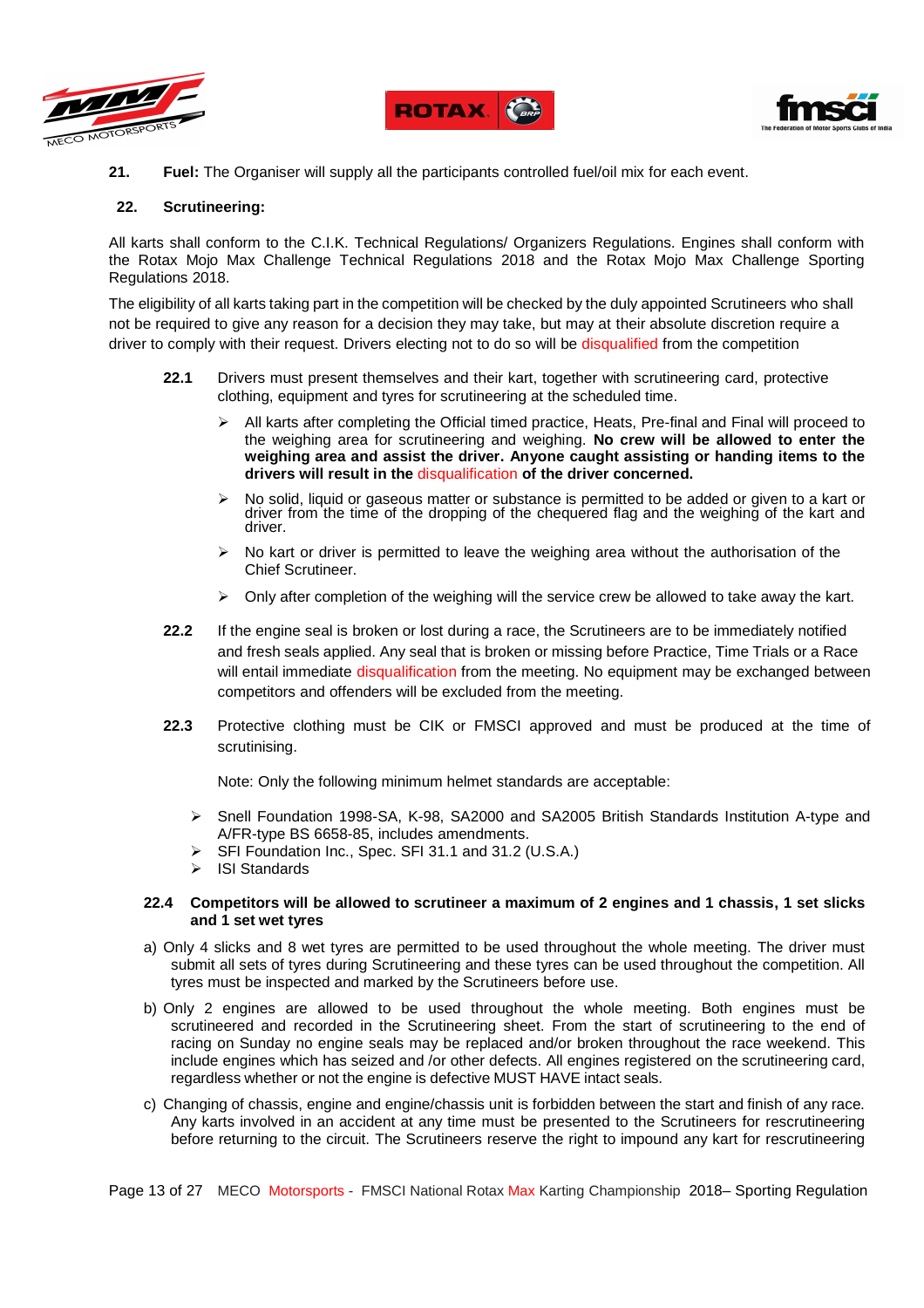





after a race to verify compliance with the regulations

Drivers are allowed only 1 chassis. However if damage occurs to the chassis which has been scrutineered for the meeting, if in the opinion of the Rotax Technical Director it is not practical to repair, and with the approval of the Stewards, one alternative chassis may be scrutineered, in order to continue the meeting.

**22.5** Please note that CIK Technical Regulation 2.5.3 – "Rear wheel protection" will be implemented in its entirely. Please read it carefully.

# **"…The rear protection must be made of hollow plastic moulded in one piece and must not present any danger as regards safety. Furthermore, the structure must be moulded plastic without foam filling, and the wall thickness must be constant in order to provide uniform strength..."**

**22.6** Race officials reserve the right to conduct random checks on all engines, chassis, tyres, helmets and any other items deemed necessary at any time during the course of the meeting. The Scrutineers with the approval of the Stewards have the right to impound carburettor, exhaust, electronic ignition and petrol at their discretion. Should this be the case the parts impounded will be replaced with new original manufactured parts at the expense of the Entrant / Driver at Rotax Official price list.

# **23. Weighing:**

All karts and drivers will be weighed during Scrutineering and after Time Trials, all Heats, and the Final. Karts that do not cross the Finish Line at the end of a race may not be required to be weighed.

- $\triangleright$  Only Scrutineers and Officials are permitted in the weighing area. No mechanics are permitted anywhere near their karts until after weighing.
- $\triangleright$  No solid, liquid or gaseous matter or substance is permitted to be added or given to a kart or driver from the time of the dropping of the chequered flag and the weighing of the kart and driver.
- $\triangleright$  No kart or driver is permitted to leave the weighing area without the authorisation of the Chief Scrutineer.
- $\triangleright$  Any infringement of these provisions relating to the weighing procedures may entail the disqualification of the driver and kart concerned.
- **It is authorised to adjust the mass of the kart with one or several ballast weights subject to their being solid blocks, fixed to the chassis or to the seat by two bolts for each weight with a minimum diameter of 6 mm.**

#### 24. **Grid Position**

Grid positions for the first heat in each class will be by Timed Practice. All karts in a class will be allowed out together for a 10minute Timed Practice, during which time every lap will be timed. The fastest lap time for the kart during the session will determine the grid position. Grid position

in the subsequent Heats will be by the finishing position in the previous Heat. The grid position for the Pre-Final in each class will be determined from the total points scored in the heats with the lowest points scorer in grid number one. The starting order shall be 2-2-2. The grid position for the Final shall be based on the finishing position in the Pre-Final.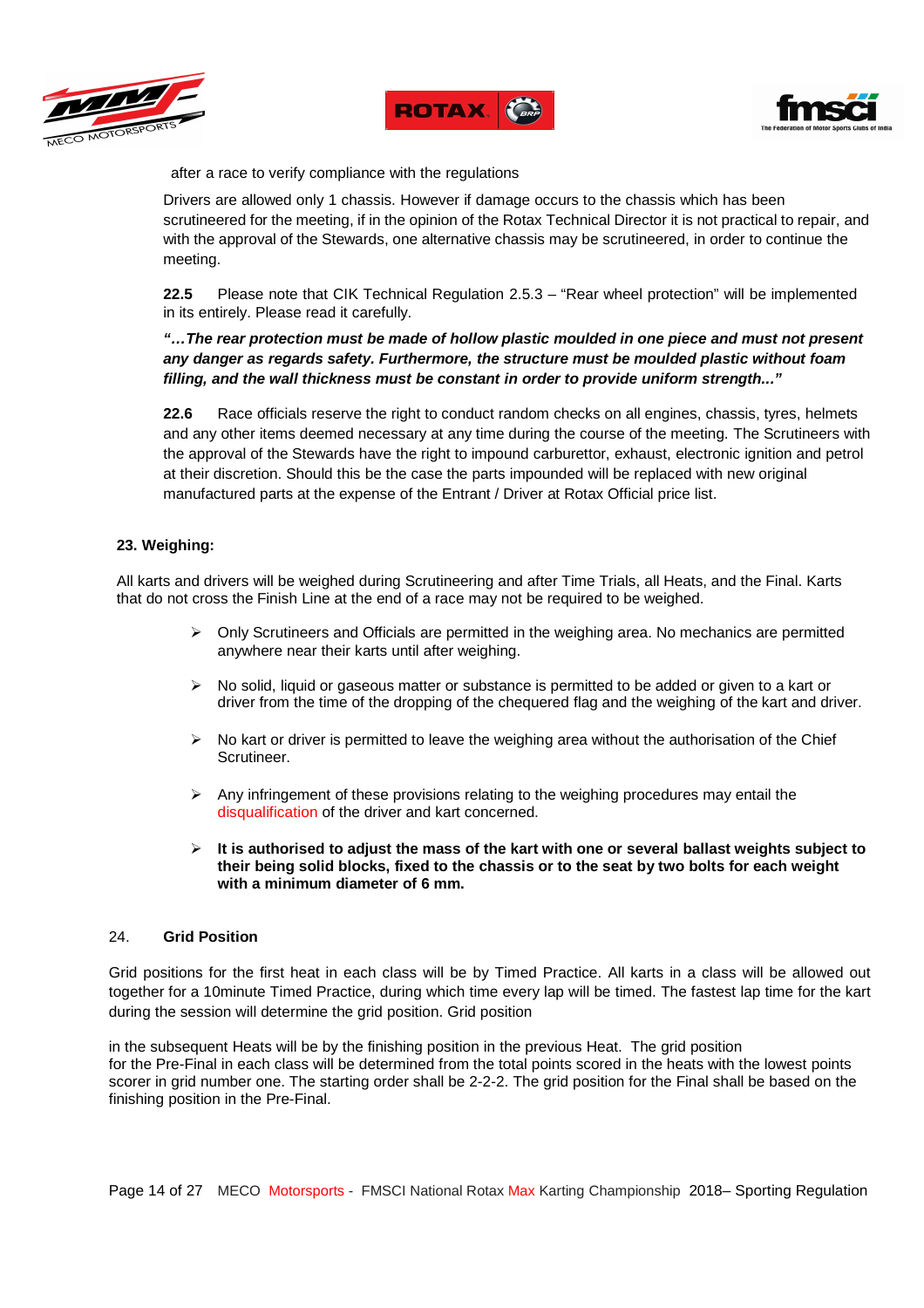





#### **25. Race Procedure, Point Scoring & Determination of Winners**

#### **Race Procedure for each class:**

o Will consist of non-qualifying practice, timed trials, heats (to qualify for pre-final and final, if necessary), pre-final and final.

#### **Qualifying Heats to qualify for pre-finals:**

- a. Two heats with a minimum distance of 10 km or 15 minutes duration for each heat.
- b. For the Qualifying Heats, points will be awarded as follows: 0 points to the 1st, 2 points to the 2nd, 3 points to the 3rd and so on according to an increasing progression of one point per place.
- c. If a Driver does not take the start in a Qualifying Heat, he will receive a number of points equal to the number of participants in that heat plus 1.
- d. If a Driver has been black-flagged or disqualified he will receive a number of points equal to the number of participants in that heat plus 2.
- o Any Driver who has not covered all the laps scheduled, even if he has not finished the Qualifying Heat, will be classified according to the number of laps he has actually completed

**Pre-Fina**l: Minimum distance of 15km or 15 minutes duration.

**Final:** Minimum distance of 20km or 20 minutes duration.

#### 26. **Start Procedure**

26.1 The start will be of the «Rolling» type. The regulations for "Rolling start for karts with clutches and without gearbox" of the CIK-FIA general regulations apply. The grid being constituted of two lines of karts. 26.2 Upon arrival at the starting grid, the driver will be positioned by the grid marshals. The Parc Ferme exit to the track will be closed to all drivers 5 minutes before the start of the race. Any driver still remaining at the Parc Ferme area will then only be allowed to join at the **back of the Grid** during the Warm-Up lap. 26.3 The approach to the Warm Up lap would be announced by signal boards showing 3, 1 minute and 30 seconds before the start.

> (i) **3 MINUTE -** Everyone to vacate the Grid area except drivers, officials and 1 team member.

(ii) **1 MINUTE** - Everyone except competitors must vacate the Grid area.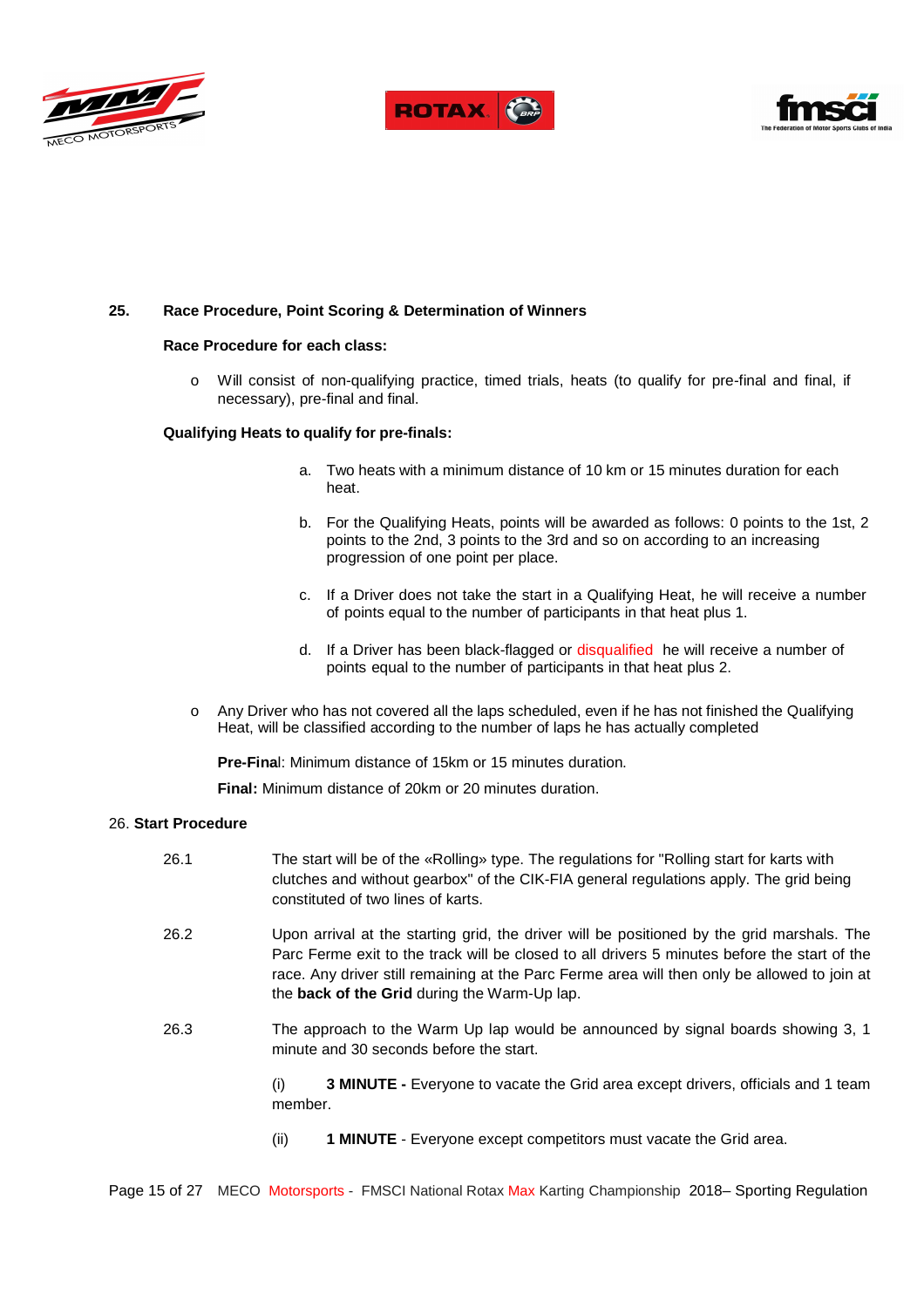





(iii) **30 SECONDS** - All drivers to start their engines and remain in their original Grid positions.

- 26.4 When the 30 seconds are up, a **Green** flag shall be waved by the Starter signaling the start of the Warm Up lap. The Red signal lights will be turned on. Drivers are to complete one Warm Up lap followed immediately by a Formation lap (i.e. total of TWO laps). In both laps, Drivers must **remain in their starting grid order** with the competitor starting from **Pole** position playing the role as leader of the formation in both laps. It is the responsibility of each driver to retain his grid position. If after two laps, the lead karts are still continuing at an excessive speed, the Starter will show a "Slow Down" board and if after one lap the speeding persist, the formation may be stopped at the start line with the False Start flag and the two lead karts relegated to the back of the grid. In the case of the Pre-Final and the Final, the race will be started but the offenders will be penalised 10 seconds.
- 26.5 Any competitor who is not able to start the Warm Up lap must raise his arm. After all the other karts have left the grid, his mechanic will be allowed to make an attempt to start the engine. If it can be started **before** the completion of the Warm Up lap, the driver may rejoin in the Warm Up lap at the original position of the formation. If the kart cannot be started, then it must be removed from the track to the pits. If following this the kart is started, it may join the race from the back of the grid after the race has been started.
- 26.6 Should a driver stop for any reason during the Warm Up or Formation lap, he may not attempt to re-start until he has been passed by the entire field. He may then re-join at the back of the Formation and must NOT try to regain his Grid position. If the kart cannot be started, then it must be removed from the track to a place of safety. Similarly, should a driver without stopping fall behind the entire field he must remain at the rear for the Start and must NOT attempt to regain his position.
- 26.7 The start of the race will be given by the GREEN Flag by COC at the Start Finish line. If the formation is not to the satisfaction of the Starter he may Show the Yellow Flag indicating that the formation is to continue on one more lap and the start will now be the Green Flag.
- 26.8 In the case of rain, the Clerk of the Course may declare a WET RACE. The choice of tyres will be left to the drivers. However the Clerk of the Course reserves the right to use the black flag if he deems that a driver's kart is fitted with the wrong set of tyres and that the driver is too slow or a danger to other drivers (CIK General Prescriptions Art.2.14)

#### 26.9 **Jump Start**: **Refer Under Penalty Art No: 36**

27. **Finish:** The Chequered Flag will be dropped as the winner crosses the Finish Line and will be held stationery until the last driver completes the lap he is on. To be classified as a Finisher, a kart must cross the Finish Line under its own power with the driver seated in the normal driving position, not more than one minute after the fall of the Chequered Flag, and must have covered not less than half the race distance.

> As soon as the Chequered Flag has been shown to a driver at the end of the race, he must proceed directly, using only the authorised route, to the Parc Ferme. From the moment the driver has received the Chequered Flag until he is released from the Parc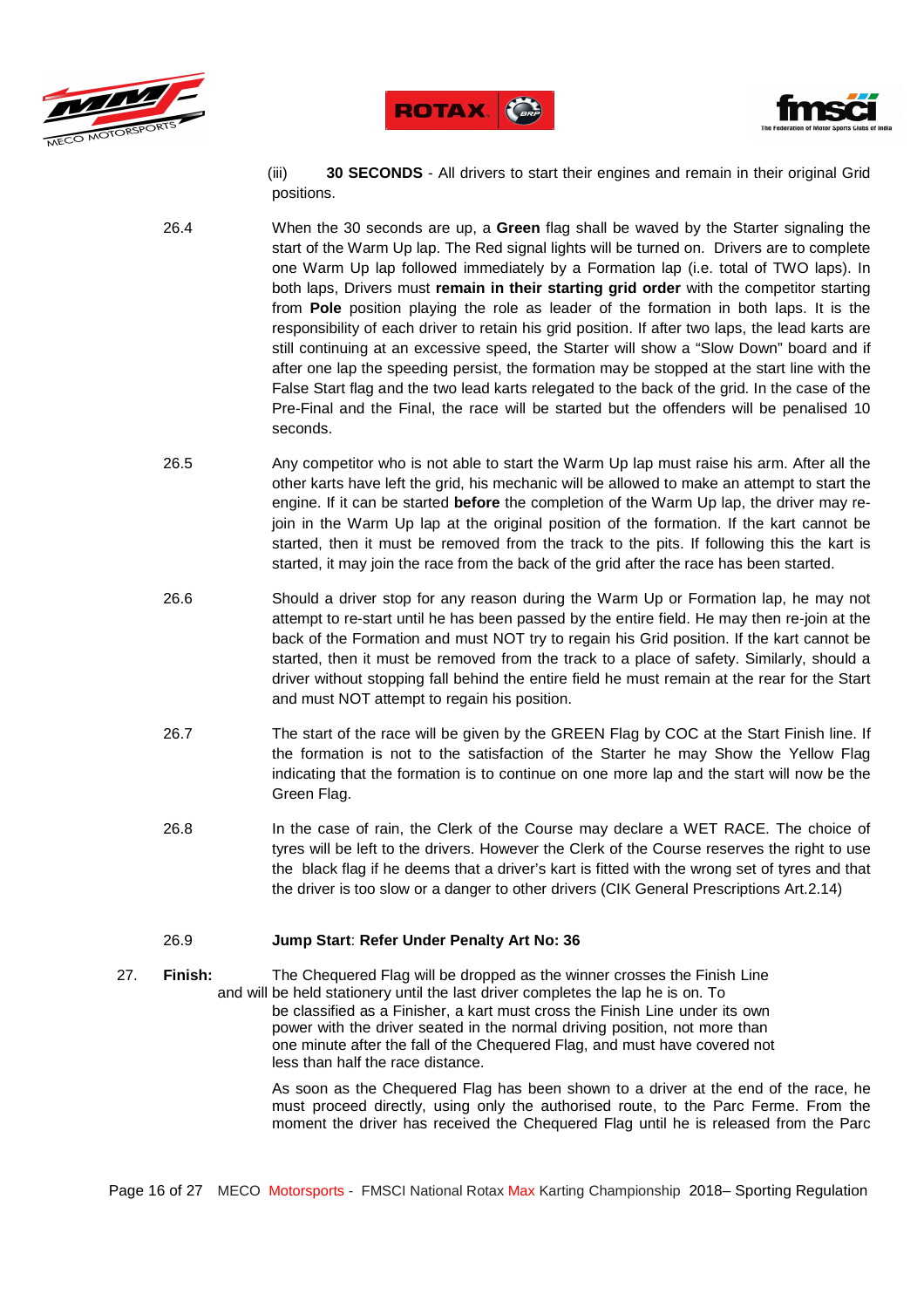





Ferme he is under Parc Ferme conditions and must make no alterations or adjustments to his kart or other materials or equipment.

**28. Restarting during the race:** Once a kart is on the circuit, whether in practice or during the race, no outside assistance is permitted.

> An Official of the meet may assist a driver to move a stalled kart out of a dangerous position but will not assist to restart. Drivers receiving assistance from any Pit Crew on the circuit during the race will be disqualified from that race and will incur a maximum point penalty.

**29. Crew Conduct:** The onus of responsibility for the conduct of crew will at all times be on the Entrant. Any misbehaviour on the part of the crew will not be tolerated and the driver will be liable to disqualification from the event for any breach of these regulations or refusal to obey instructions from officials of the meet. No crew are permitted on the circuit at any time without the express permission of the Clerk of the Course. Once the rolling lap has commenced, all crew must return to the Pits or Paddock. Smoking in the Pits is forbidden. The penalty for such an offence is disqualification of the driver. The Organiser reserves the right to refuse entry for any member of a Pit Crew into the circuit, Pits and Paddock and all areas under its jurisdiction without assigning a reason. Failure to comply with such a request will render the driver liable to disqualification from the event.

**THE DRINKING OF ANY ALCOHOLIC BEVERAGES OR INTOXICATION BY ANY OTHER MEANS (e.g. NARCOTICS) IS ABSOLUTELY FORBIDDEN AND ANY DRIVER AND CREW FOUND GUILTY OF SUCH AN OFFENCE WILL BE IMMEDIATELY DISQUALIFIED FROM THE EVENT AND REMOVED FROM THE TRACK.** 

- **30. Safety:** No warming up of engines is permitted in the paddock area. Engines may be started and run for only 5 seconds in the paddock and even then with someone seated in the kart on the ground. Any warming up of engines on the stand is to be done in the area designated by the sign "Engine Warm-up Area". The penalty for disobeying this rule shall be disqualification of the driver from the competition.
- **31. Stopping the Race:** Should it be deemed necessary to stop the race due to an accident and on grounds of safety or any other reason, the Red Flag shall be shown by the Clerk of Course at the Start Line and all other Flag Marshalls shall show a Red Flag to indicate the race has been stopped. All drivers will immediately stop racing and continue to the Start Line, being prepared to stop at any point as requested by an Official. The result of stopping the race is as follows:
	- a. Should 75% of the race be completed, it shall be deemed a race and the result be the finishing order at the end of the lap preceding the stopping.
	- b. Should less than 2 laps have been completed, the race shall be re-run in full and the 1st start be null and void.
	- c. Should more than 2 laps but less than 75% of the race been completed, the race will be restarted with the race distance being the original race distance less the laps completed by the race leader before the signal was given to stop was given.

#### **NOTE:**

- a. For Heats, all original drivers will be entitled to take part in the re-start.
- b. For Finals, only those drivers who crossed the Finishing Line on the lap prior to the stopping may take part in the re-start.
- c. Only those drivers who took part in the original start will be eligible for the re-start and then only if they were still running when the race was stopped or if they had gone into the pits before the stop under their own power.

Page 17 of 27 MECO Motorsports - FMSCI National Rotax Max Karting Championship 2018– Sporting Regulation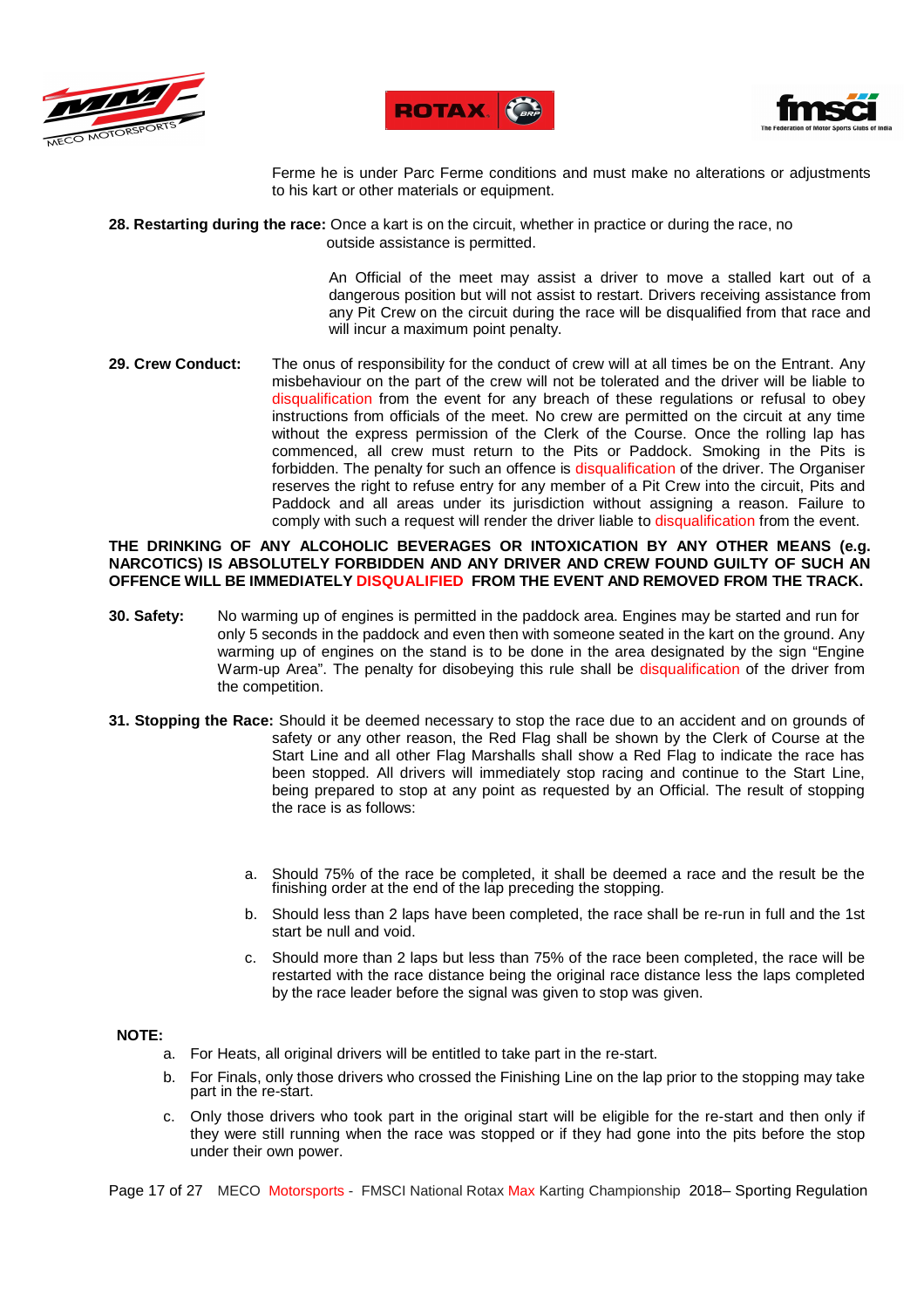





- d. The grid for the re-started race will be arranged in the race order at the end of the lap, one lap prior to that during which the signal to stop was given.
- e. Refuelling and repairs will be allowed to be carried out in the interval before the re-start.

#### **The re-start shall take place at least 15 minutes after the stopping of the race.**

#### **32. Protests**:

Any protest must be made in accordance with the FIA Sporting Code and shall be addressed to the Clerk of the Course for immediate transmission to the Stewards.

| <b>Protest Fee</b>                 |        | INR 21240/- Inclusive of GST                                                                                                                                |
|------------------------------------|--------|-------------------------------------------------------------------------------------------------------------------------------------------------------------|
| <b>Protest Against Eligibility</b> |        | <b>Rs 15000 plus</b>                                                                                                                                        |
|                                    |        | Rs 21240/- Inclusive of GST deposit for dismantling                                                                                                         |
| Appeal Fee                         | hours. | Appeal fee as set by FMSCI is Rs 1,13,280 with Rs.56,640 to be paid with<br>intention to appeal and balance Rs 56,640 alongwith grounds of appeal within 96 |

#### **All fees shall be in cash (INR)**

#### 33. **Posting of Results**

Results of each race will be announced over the public address system as soon as possible after such race and at the same time will be posted publicly at the Race Control and Paddock. Results will be considered official half an hour after posting provided there are no protests.

#### 34. **Postponement**

At the discretion of the Organiser, the meeting or part may be postponed or cancelled. In the event of complete cancellation or postponement of more than 48 hours, entrants will have no right to claim against the Organiser for loss or expenses incurred.

#### 35. **Advertising**

Advertising is permitted on karts and driver's apparel including helmets and overalls, provided that the placing of such advertisements in no way obscures or affects the legibility of competition numbers. The Organiser reserves the right to remove or obliterate any advertisement that they consider in bad taste or conflicts with any of the race sponsors. **The Organiser will indicate the positioning of sponsors decals and these decals shall not be placed anywhere else.** If this space is not made available, the Organiser reserves the right to remove or obliterate any existing decals in order to attach the decals of the meet sponsors.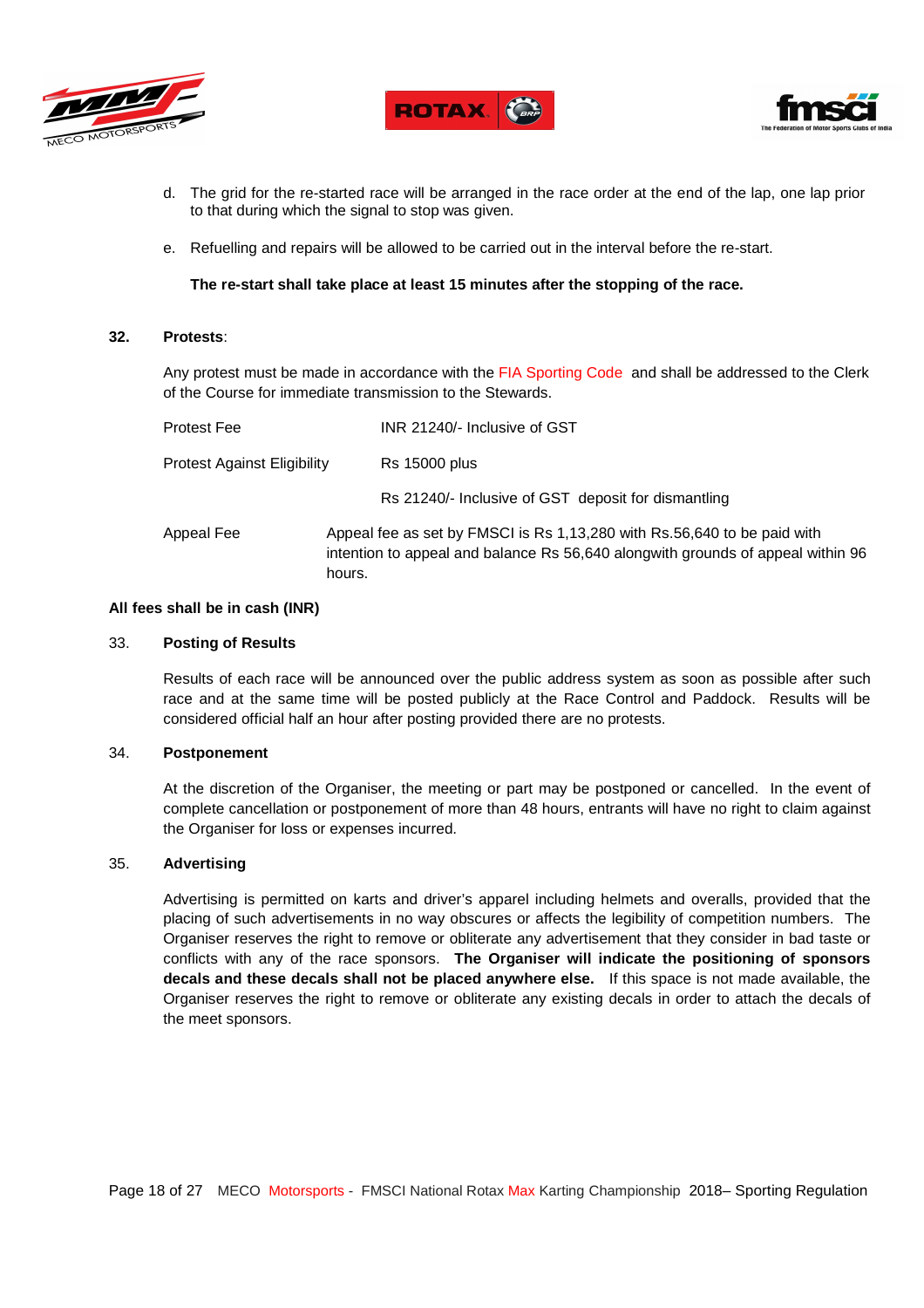





# 36. **Flag Signals**

| <b>Flag</b> | <b>Meaning</b>                                                                                                                                                                                              |
|-------------|-------------------------------------------------------------------------------------------------------------------------------------------------------------------------------------------------------------|
|             | Start of race or practice / All clear                                                                                                                                                                       |
|             | Stationary - you are being closely followed<br>Waved - a driver wishes to overtake, let him pass                                                                                                            |
|             | Danger, slow down, it is forbidden to overtake<br>If waved - extreme danger, be prepared to stop                                                                                                            |
|             | Stop for a technical defect. The driver may continue after repairs. Driver must immediately go into<br>the Repair Area when the flag is shown. Black flag with number will be shown for failure to respond. |
|             | Slow moving vehicle on the track                                                                                                                                                                            |
|             | All drivers will immediately stop racing and continue towards the Start Line, being prepared to stop at<br>any point as requested by an Official.                                                           |
|             | Track surface slippery (Deterioration of adhesion like - oil, water)                                                                                                                                        |
|             | Last warning before disqualification following unsporting behavior                                                                                                                                          |
|             | Driver to immediately go to Pits and report to the Clerk of the Course, who may or may not permit<br>him to rejoin the race.                                                                                |
|             | End of race or practice session.                                                                                                                                                                            |

Page 19 of 27 MECO Motorsports - FMSCI National Rotax Max Karting Championship 2018– Sporting Regulation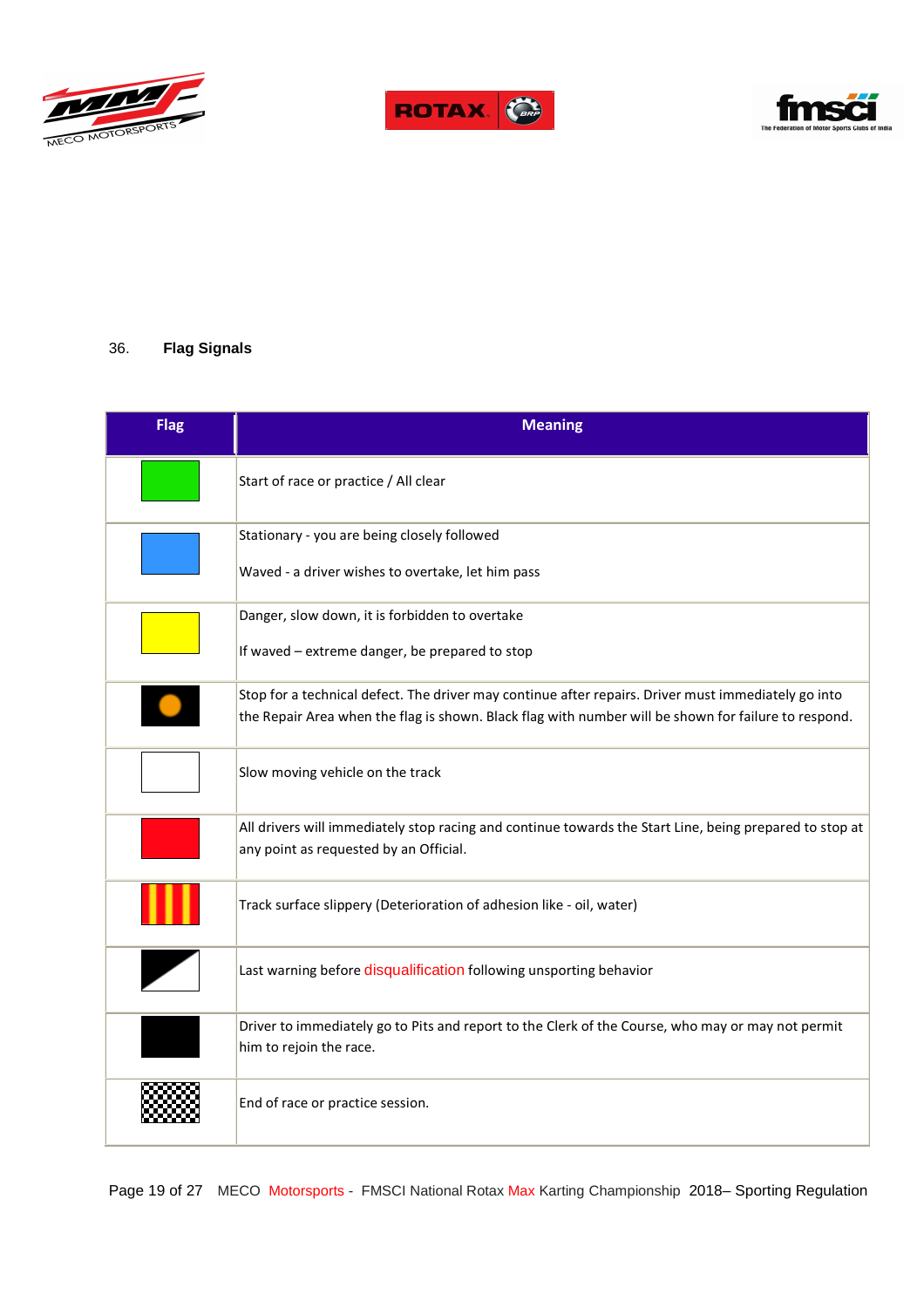





# **37. PENALTY CATALOGUE**

The following penalty catalogue is only a recommendation.



**JUMP-START** means that Kart 2 accelerates during launch phase leaving Kart 1 behind before start has been released. It is irrelevant if the start will be repeated afterwards.



Page 20 of 27 MECO Motorsports - FMSCI National Rotax Max Karting Championship 2018– Sporting Regulation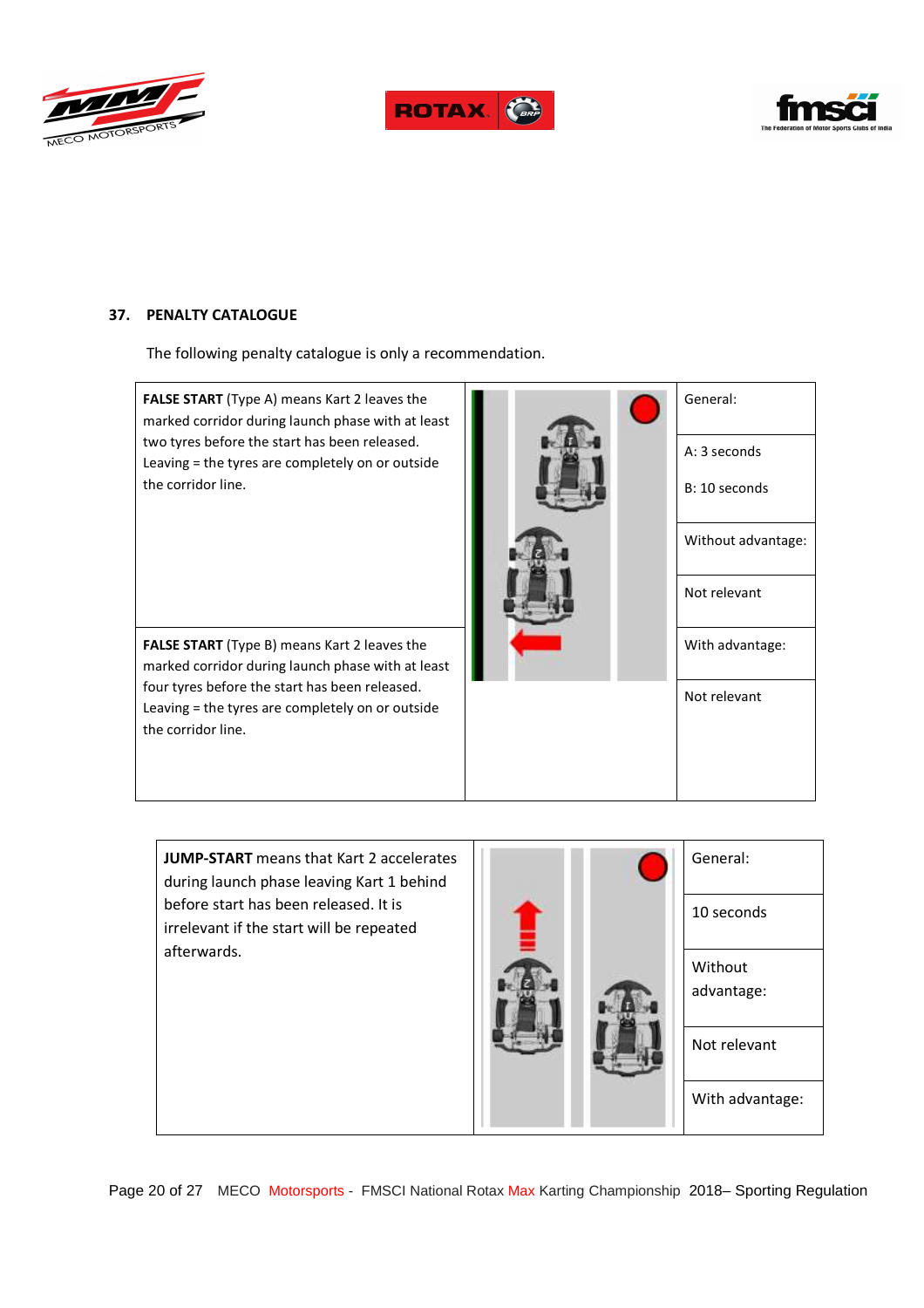







**EDGE-INTO** means that Kart 2 drives next to Kart 1 (e.g. in order to start an overtaking action) without possessing enough driveable section (including kerbs). It is irrelevant if Kart 2 is completely or partial next to Kart 1 or if Kart 2 is completely or partial off the track.

An advantage is at hand, if (either/or):

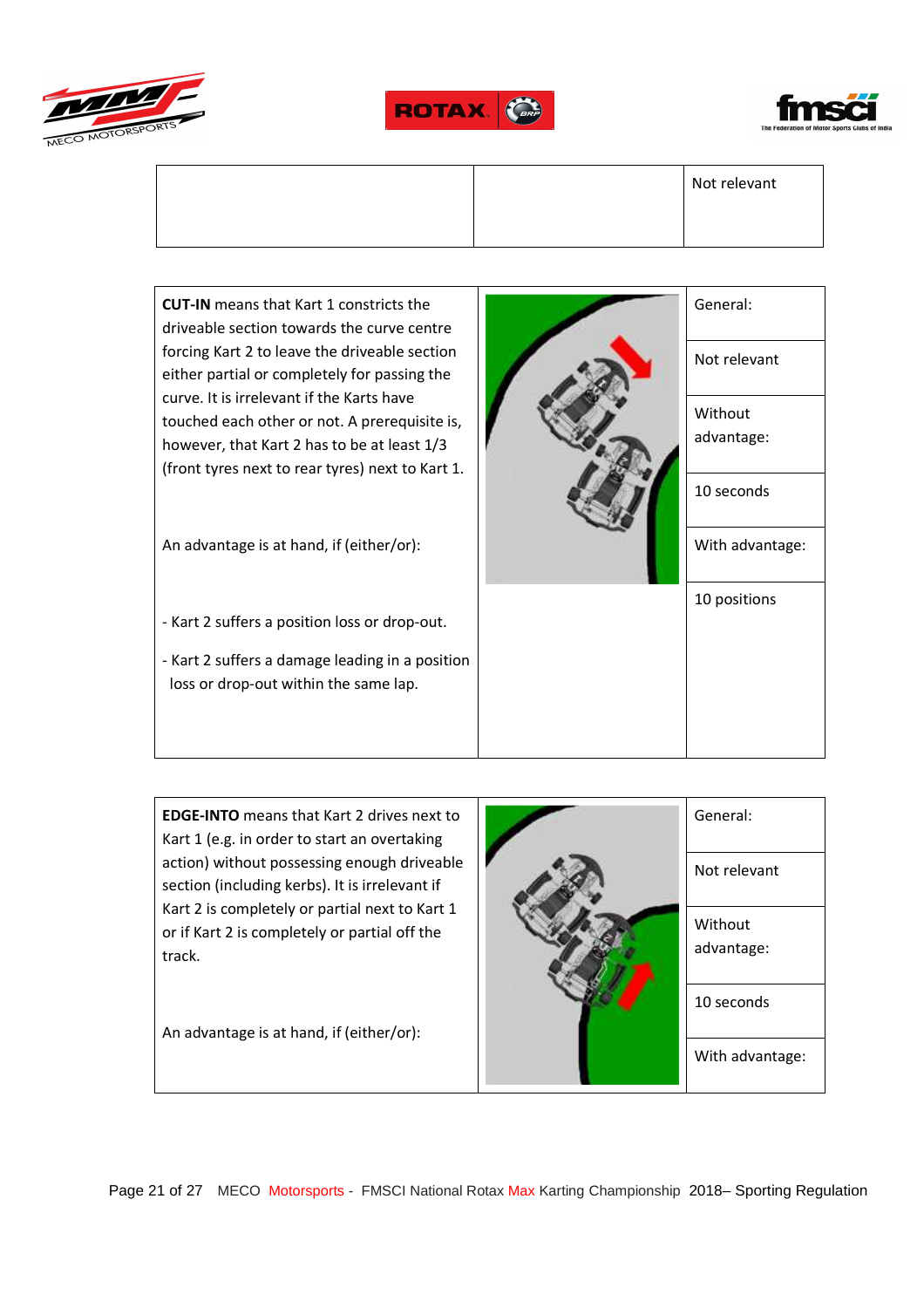





|                                                                                          | 10 positions |
|------------------------------------------------------------------------------------------|--------------|
| - Kart 2 wins a position.                                                                |              |
| - Kart 1 suffers a position loss or drop-out                                             |              |
| - Kart 1 suffers a damage leading in a position<br>loss or drop-out within the same lap. |              |



**BUMP** means that the front of Kart 2 touches the rear of Kart 1. Neither the reason nor the intensity of the contact is relevant. Only the

| General:     |
|--------------|
| Not relevant |

Page 22 of 27 MECO Motorsports - FMSCI National Rotax Max Karting Championship 2018– Sporting Regulation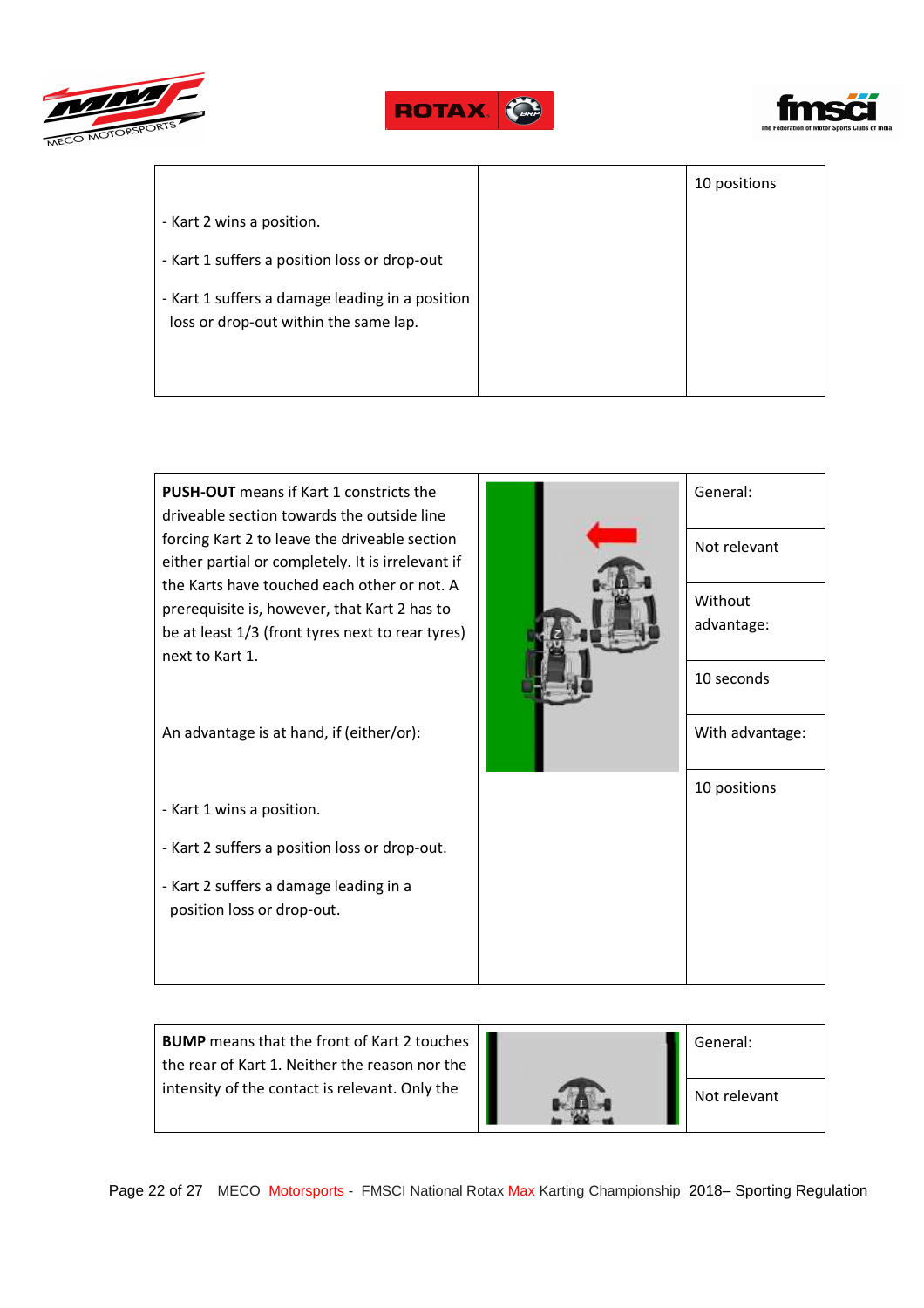





| consequences of the impact are relevant to<br>judge an advantage, not the impact itself.      | Without<br>advantage: |
|-----------------------------------------------------------------------------------------------|-----------------------|
| An advantage is at hand, if (either/or):                                                      | Warning only          |
|                                                                                               | With advantage:       |
| - Kart 2 wins a position and the previous<br>order cannot be restored within the same<br>lap. | 10 positions          |
| - Kart 1 suffers a position loss or drop-out.                                                 |                       |
| - Kart 1 suffers a damage leading in a position<br>loss or drop-out within the same lap.      |                       |
|                                                                                               |                       |

**SHORT-CUT** means that Kart 2 leaves the track completely and returns to the track at a different section. It is irrelevant why Kart 2 has left the track.

An advantage is at hand, if (either/or):

- Kart 2 wins a position or gains time which cannot be balanced within the same lap.
- Kart 1 or any other is handicapped by the return of Kart 2.
- Kart 1 or any other suffers a position loss or drop-out by the return of Kart 2.

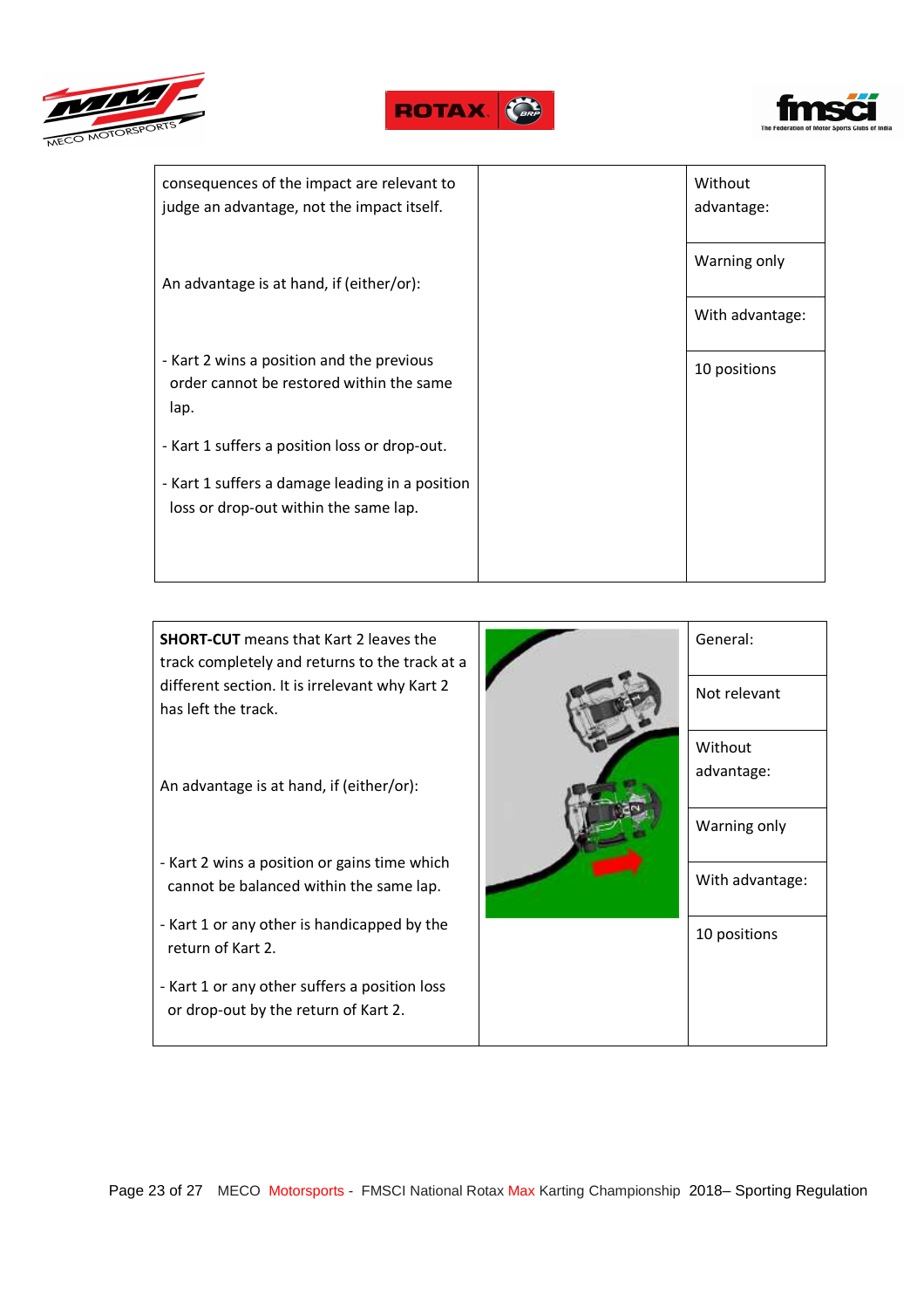





**ZIG-ZAG** means that Kart 1 changes the driving line more than two times on a straight track section for more than a kart width. It is irrelevant how far Kart 1 is ahead of Kart 2 or if Kart 2 would have been able to overtake.

An advantage is at hand, if (either/or):

- Kart 1 acts more than once a time this way within the same race.



General: Not relevant Without advantage: Warning only With advantage: 10 positions

**TECHNICAL LACK** is at hand, if the Kart is not fulfilling the technical regulations in all parts. It is irrelevant, if the technical lack arises before, during or after the race. It is also irrelevant, if the technical lack would have led to an advantage or not. The only relevant thing is the technical condition at the time of examination.

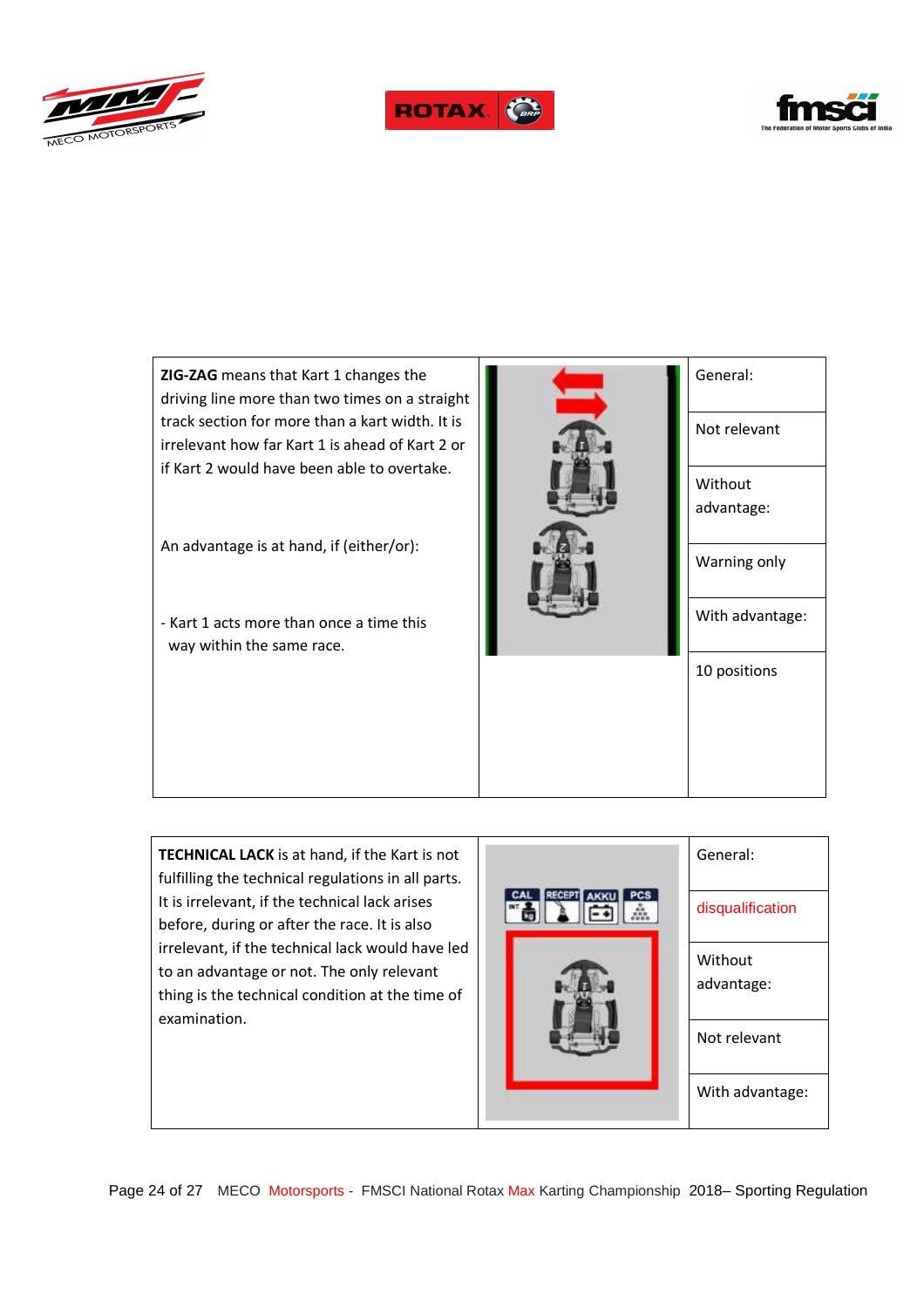





| Typical examples for a technical lack are: | Not relevant |
|--------------------------------------------|--------------|
|                                            |              |
| - Lack of weight                           |              |
| - Wrong setup                              |              |
| - Wrong fuel, oil, coolant,                |              |
| - Modified parts                           |              |
| etc.                                       |              |
|                                            |              |
|                                            |              |

**FLAG DISREGARD** is at hand, if the driver does not carry out the flag instructions given by either the track personal or clerk of the course. It is irrelevant which flag is in question, why the flag has been disregarded or if the violation would have led to an advantage or not.

Typical examples of a flag disregard are:

- Overtaking under yellow flag.

etc.

- Continuing the race after receipt of black/orange flag.



General:

disqualification

Participants, who commit an irregularity, shall be punished with a penalty according to the above regulations. Further suggestion: Involved participants shall receive a malus-point for each irregularity, which will stay valid for the whole season. If a participant has received a certain number of malus-points, he shall be disqualified from the following race to which he was signed in.

Page 25 of 27 MECO Motorsports - FMSCI National Rotax Max Karting Championship 2018– Sporting Regulation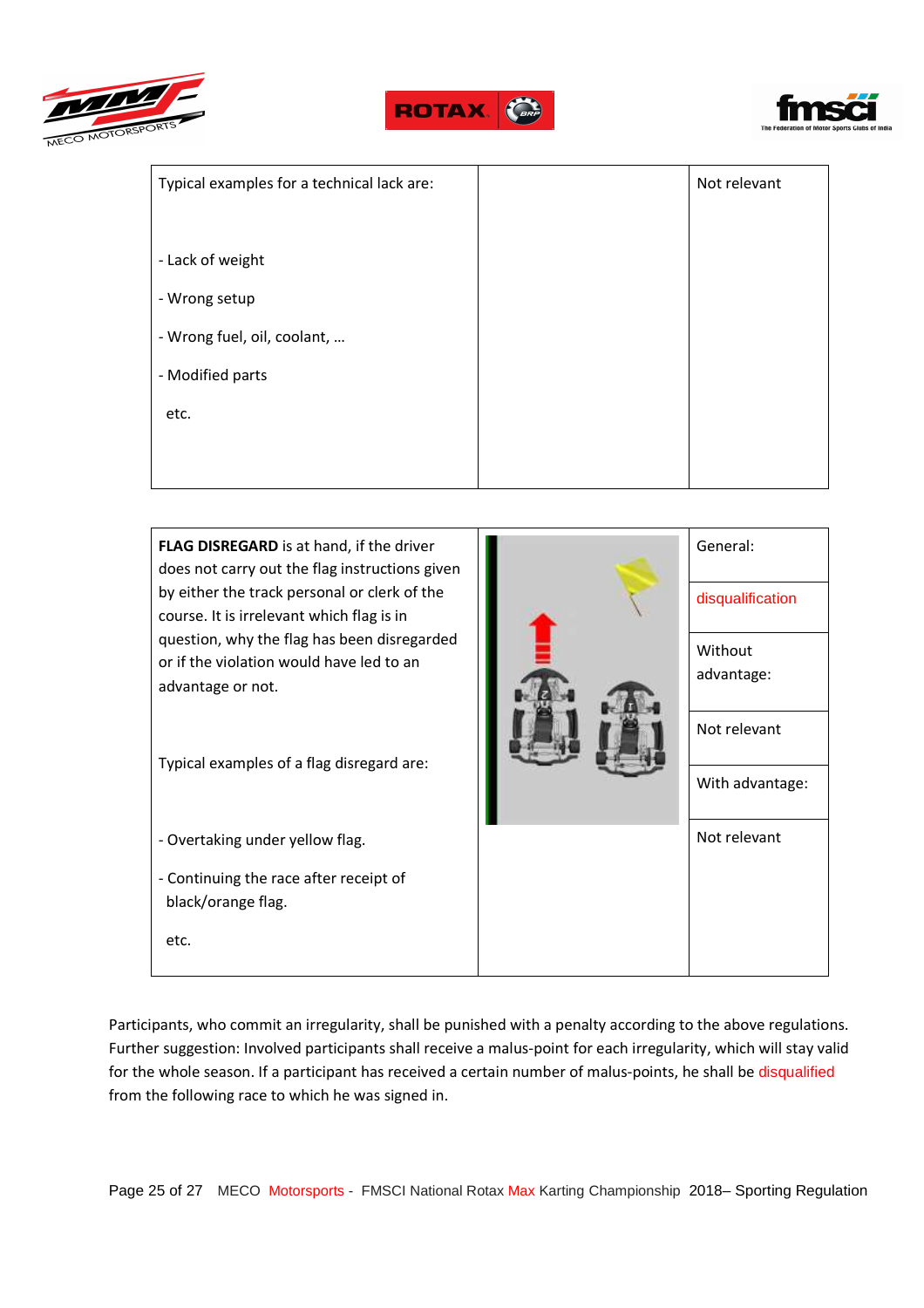





#### **37.2 Penalties**

The following penalties may be enforced automatically by the Clerk of the Course or the Race Director with the approval of the Stewards of the Meeting. However the Stewards of the Meeting may at their absolute discretion enhance the penalties.

| S.No | Infringement                                                                                                                                 | disqualification                                                                                                                       |
|------|----------------------------------------------------------------------------------------------------------------------------------------------|----------------------------------------------------------------------------------------------------------------------------------------|
|      | Illegal modifications, tampering of engine/chassis,<br>failure to conform to the Technical Regulations                                       | disqualification                                                                                                                       |
|      | Any crew or team supporters coming onto the<br>track during the event                                                                        | disqualification + Fine                                                                                                                |
|      | Jump/False start                                                                                                                             | 10 sec time penalty                                                                                                                    |
|      | Failure to obey flag signals                                                                                                                 | 10 sec time penalty or Top 3 fastest laps will be<br>removed during Time Trial or Fine or Exclusion                                    |
|      | Acting in an abusive or intimidating manner                                                                                                  | disqualification + Fine                                                                                                                |
|      | Consumption of banned drugs and alcohol                                                                                                      | disqualification + Fine & recommendation<br>for<br>suspension                                                                          |
|      | Drivers' Briefing - failure to attend                                                                                                        | INR 3000 fine                                                                                                                          |
|      | Causing a collision / Contact with another kart (If<br>the incident was caused<br>during<br>Time<br>a<br>Trial/Qualifying/ Practice session) | Time Penalty or Fine or Exclusion Cancellation of the<br>three fastest times which the competitor achieved in<br>the session concerned |
|      | Not responding to the Black Flag and orange disc                                                                                             | disqualification                                                                                                                       |
|      | Not responding to Black Flag                                                                                                                 | disqualification and referral to Stewards for further<br>action                                                                        |

#### 38. **Programme of the Meeting**:

Detailed programe of the meeting will be given out during registration.

**\*AFTER EACH TIME TRIAL, HEATS AND RACES, ALL COMPETITORS IN ALL CLASSES MUST SURRENDER THEIR TYRES TO SCRUTINEERS AT PARC FERME IF NOMINATED BY THE ORGANIZER.** 

Page 26 of 27 MECO Motorsports - FMSCI National Rotax Max Karting Championship 2018– Sporting Regulation